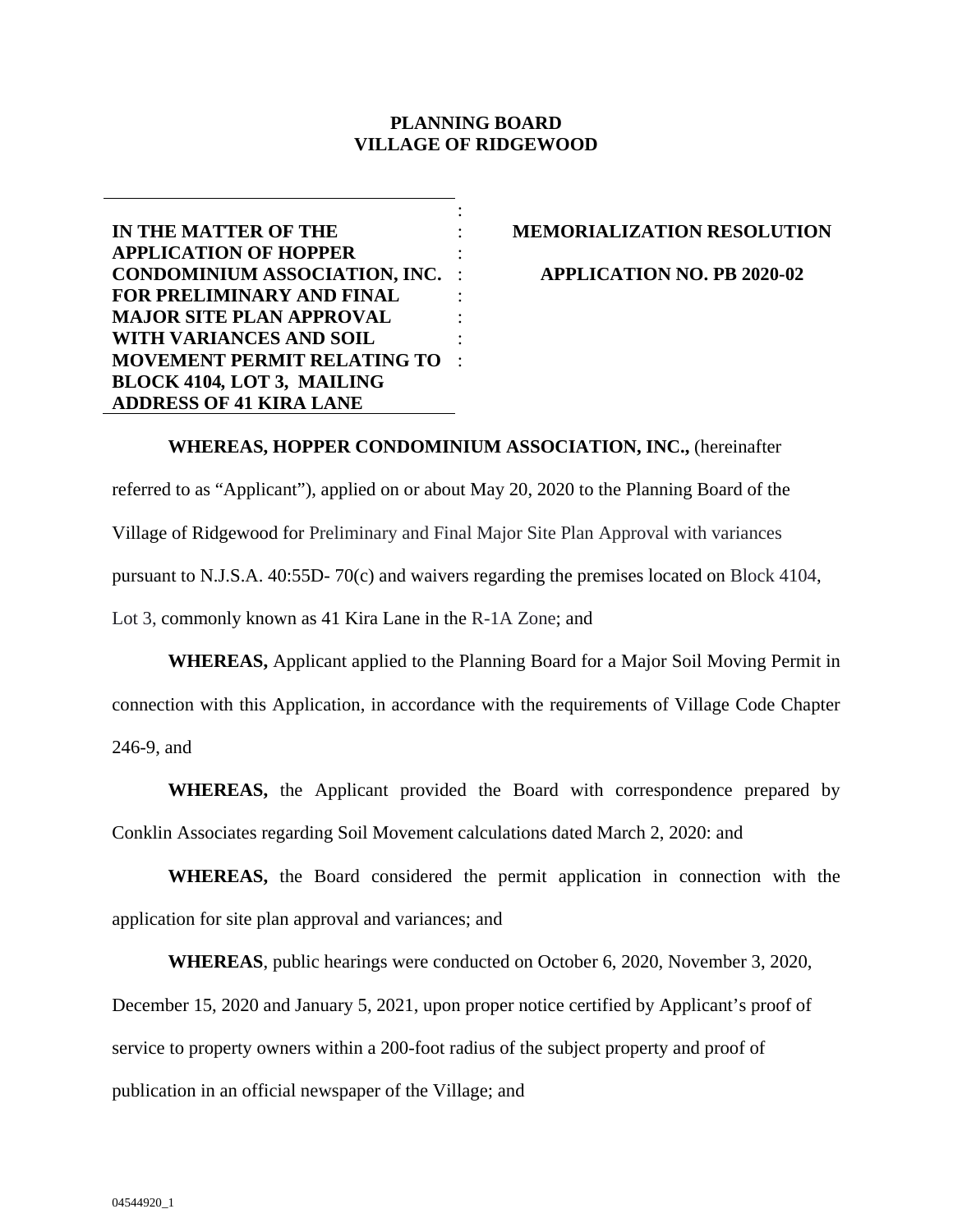**WHEREAS**, during the course of said hearings, Applicant presented expert testimony outlining the site plan application and addressing the variance relief requested; and

**WHEREAS,** during the course of said hearings, Applicant presented testimony as to the details of the soil movement, specifically related to the calculation of the amount of soil;

**WHEREAS**, all application materials, including all plans and reports submitted by or on behalf of Applicant, are a part of the official record of the public hearing on the application; and

**WHEREAS**, Applicant was represented by David L. Rutherford, Esq., 141 Dayton Street, P.O. Box 5108, Ridgewood, New Jersey 07451-5108; and

**WHEREAS,** the Planning Board was represented by Christopher E. Martin, Esq. at the hearings on this Application; and

**WHEREAS**, the Village Engineer, Christopher P. Rutishauser, P.E., was present at the hearings; and

**WHEREAS**, the Board Planner, MaryAnne Bucci-Carter, PP, AICP, was present at the hearings; and

**WHEREAS**, interdepartmental communications and advisory reports of municipal departments and agencies were received and considered as follows:

Review letters of the Board's Planner, MaryAnn Bucci-Carter, PP, AICP of CME Associates, 1460 Route 9 South, Howell, New Jersey 07731, dated October 5, 2020 and revised November 16, 2020.

Preliminary Review of Christopher P. Rutishauser, P.E., Village Engineer, dated September 29, 2020.

**WHEREAS**, the following exhibits were admitted into evidence on behalf of Applicant:

Exhibit A-1- Plan Set, Last revised August 10, 2020

Exhibit A-2- 28 Photographs

Exhibit A-3- Photographs 29 through 51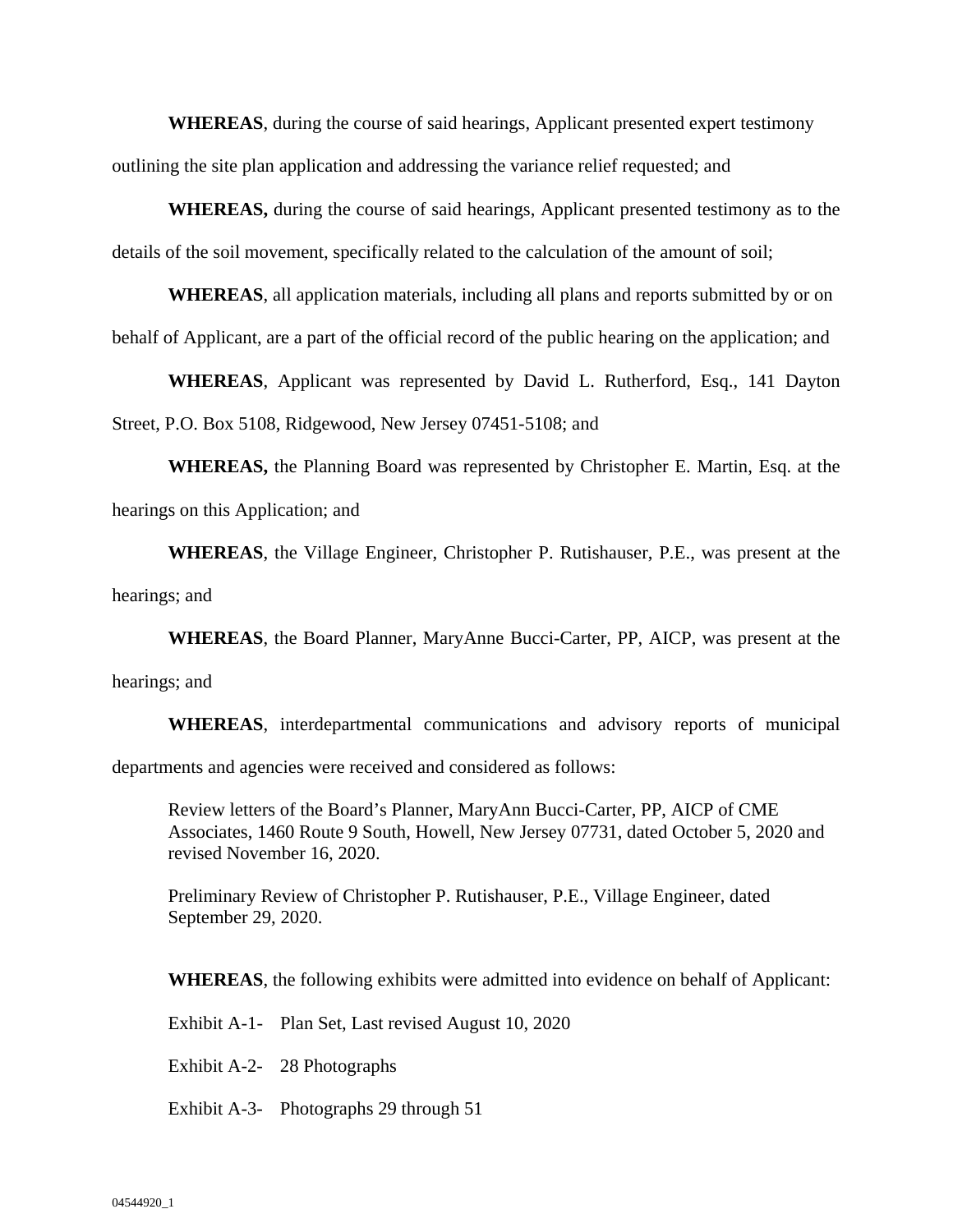Exhibit A-52- Photograph

Exhibit A-53- Photograph

Exhibit A-54- Photograph

Exhibit A-55- Photograph

Exhibit A-56- Photograph

Exhibit A-57- Photograph

### **BOARD EXHIBITS**

Exhibit B-1- Report of Maryann Bucci-Carter, P.P., dated 6/25/20

Exhibit B-2- Report of Christopher J. Rutishauser, P.E., dated September 29, 2020

**WHEREAS**, testimony in support of the application was given by Tibor Latincsis, P.E.,

P.P.; Daniel O'Keefe; Marylou Coviello, and James LeRose; and

**WHEREAS,** the Village Engineer, Christopher Rutishauser, P.E., and Board Planner,

MaryAnn Bucci-Carter, PP, AICP, provided testimony with regard to the application;

**WHEREAS,** the matter was opened to the public and the following persons commented on the Application:

Susan Luciano, 15 West Ridgewood Avenue

Robert and Eleanor Horbatt, 388 Cedar Lane

Thomas Olsen, 380 Cedar Avenue

Roman Shapiro, 366 Cedar Avenue

Alex and Kimberly Wong, 272 S. Irving Street

Alan Ruby, 47 Kira Lane

Shawn O'Brien, 292 South Irving Street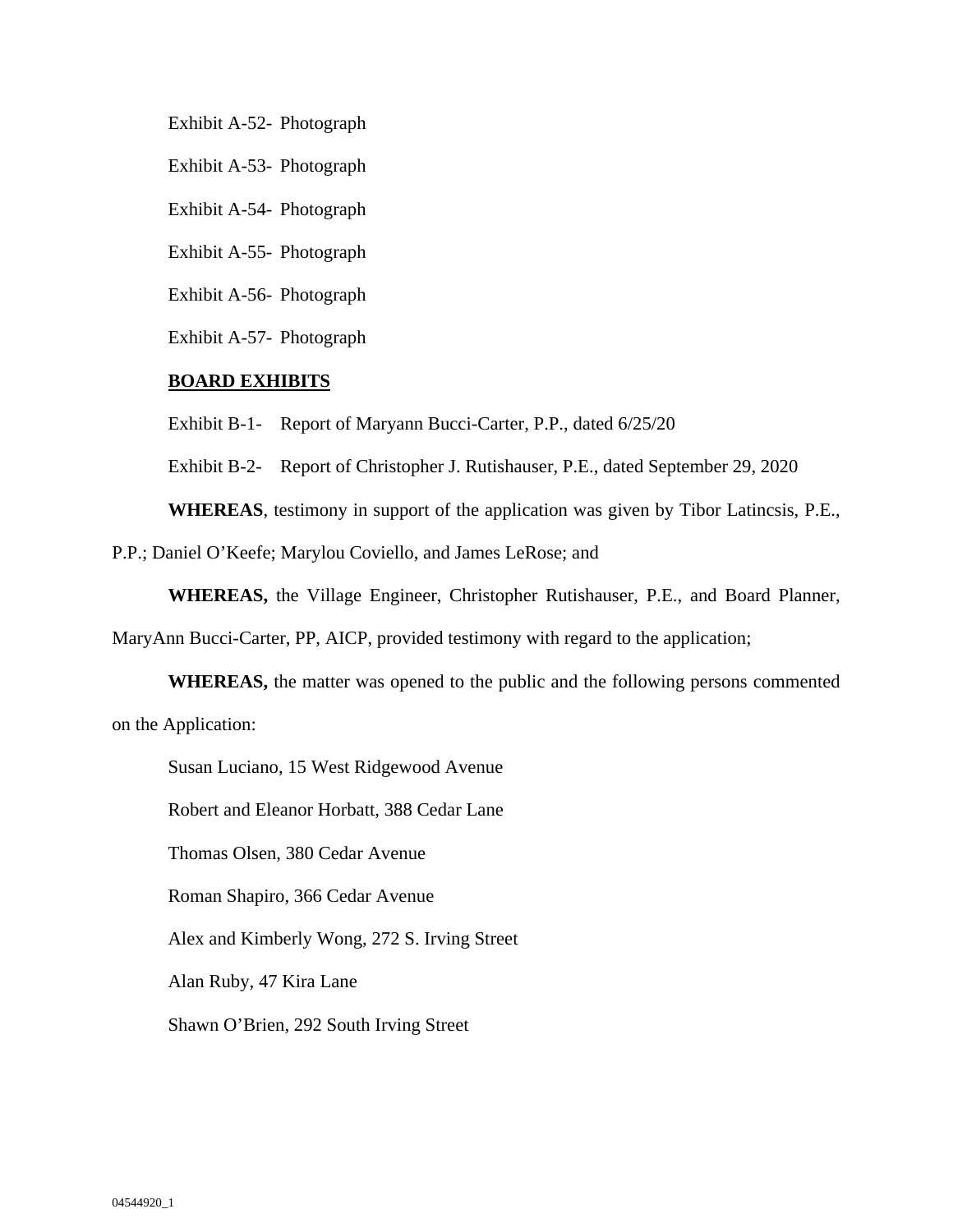**WHEREAS**, the Board did consider the testimony and evidence presented, the following are the findings of fact of the Board:

# **The Application**

1. The application submitted by Applicant was complete and jurisdiction before the Board was proper.

2. The Applicant is the owner of the property located at 41 Kira Lane, Block 4104, Lot 3 (the "Property") on 10.3 acres of property in the R-1A Zone.

3. According to the application, the Hopper Ridge Condominium development ("Hopper Ridge") consists of 36 townhomes in clusters of 4 units. The property is improved with related site improvements, including walkways, driveways, roadways, a swimming pool and retaining walls. The units are located on dated landscape tie retaining walls, which walls are the subject of this application.

4. The property has 3 on-stream detention basins through which flow a headwater tributary of the Ho-Ho-Kus Brook. The townhomes are clustered around and above the detention ponds on the dated landscape tie crib walls. The walls are located in the center of the property and are hidden from view by the ravine-like topography and the townhouses.

5. Applicant is seeking preliminary and final major site plan approval to construct a split faced textured geogrid reinforced Keystone Compact segmental modular concrete block wall, or a wall of equal quality and duration, in front of three existing crib walls that are at the end of their useful life. The existing crib walls will remain and be supplemented by the new wall in front of the existing walls.

6. Applicant seeks the following variances from the Village of Ridgewood Zoning Ordinance: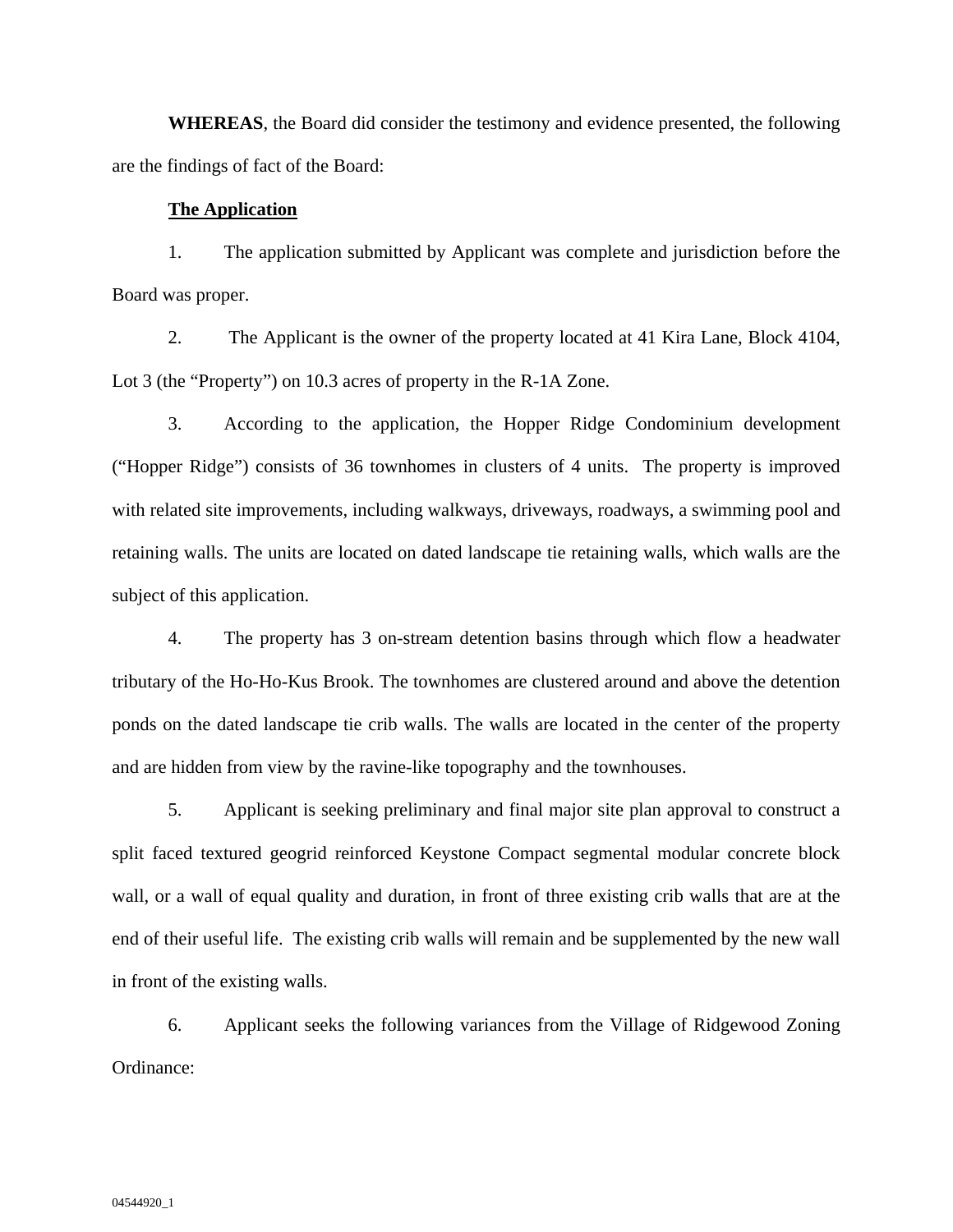- Section 190-124 $(F)(3)(c)(3)$  regarding wall height, whereas a maximum height of 12 feet is permitted, and Applicant proposes walls exceeding 12 feet in height
- Section 190-124(H) which prohibits this type of development in a riparian zone

7. As the replacement of the walls necessitates a disturbance of the riparian zone, Applicant shall file an application to the NJDEP Division of Land Resource Protection (DLRP) for development within a riparian zone. Applicant contends the NJDEP preempts the Village Code. Applicant will stipulate that any approval by the Planning Board will be conditioned on NJDEP approval.

8. Applicant originally also sought approval for dredging of the ponds on site which portion of the application was withdrawn by Applicant during the course of the hearings.

### **Testimony**

### **October 6, 2020 Meeting**

9. Based upon the sworn and qualified testimony of Tibor Latincsics, P.E., P.P., of Conklin Associates, 29 Church Street, Ramsey, New Jersey, who was qualified as both a Professional Engineer and Professional Planner, the Board made the following findings of fact:

a. Mr. Latincsics generally described the site which is located on Lot 3, Block 4104, consisting of 10.3 acres at the end of Durar Avenue. The original preliminary approval for the construction of the Hopper Ridge Condominium development was granted on February 15, 1983 and the final site plan was approved in 1990. The plans prepared by Mr. Latincsics were marked as Exhibit A-1 and the photos taken by Mr. Latincsics were marked as Exhibit A-2. Mr. Latincsics testified generally with regard to the site plan and the photos of the property, the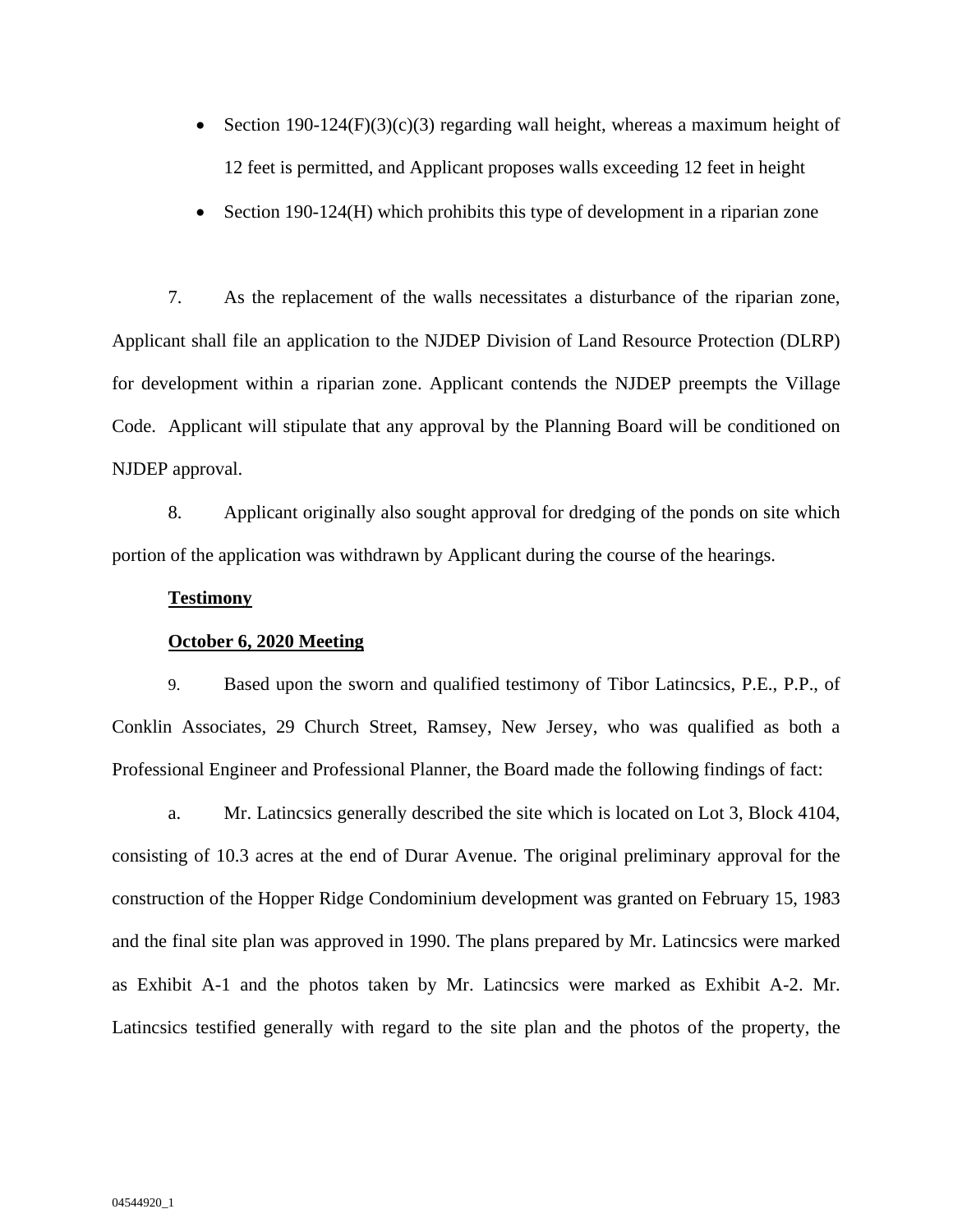existing and proposed wall locations, the detention ponds and surrounding area. Mr. Latincsics testified with regard to the soil movement, stockpile areas, access road and landscape plan.

b. The site contains three on-stream detention basins through which a tributary of the Ho-Ho-Kus Brook flows: the lower detention pond, the middle detention pond and the upper detention pond. The detention basins are located generally in the center of the site. The townhouses are clustered around the detention basin. There are nine buildings containing 36 townhouses in clusters of four. Each building contains 4 units. The townhouses are perched above the detention ponds and held up by landscape tie-crib retaining walls. Mr. Latincsics stated that landscape ties are not typically used for walls since the mid-1980's.

c. The retaining wall is a crib wall-similar to a Lincoln log retaining wall, backfilled with crushed stone which extends 11 feet beyond the face of the wall. The walls are past their useful life, in some cases even rotting, buckling and separating, and must be replaced.

d. Mr. Latincsics testified with regard to the numerous challenges of the project including: the existence of an asbestos concrete sewer pipe that carries sewage from the various units to the main trunk line which then connects to the Ridgewood line that runs through the middle of the site. Working around the pond and not damaging the pipe is a major challenge. In addition, the wall systems extend 11 feet beyond the face of the wall, in which are the sewer lines. In some cases, the individual patios or decks overlap the wall system. It is very difficult to access the area in between the townhouses and the ponds.

e. A separate part of the project is the dredging of the ponds which is more of a "want" than a "need." The construction of the walls will require some lowering of the ponds, erosion control measures, access, and restoration. Mr. Latincsics stated that the area is hidden by the natural ravine topography and is only visible to one neighbor on Cedar Avenue.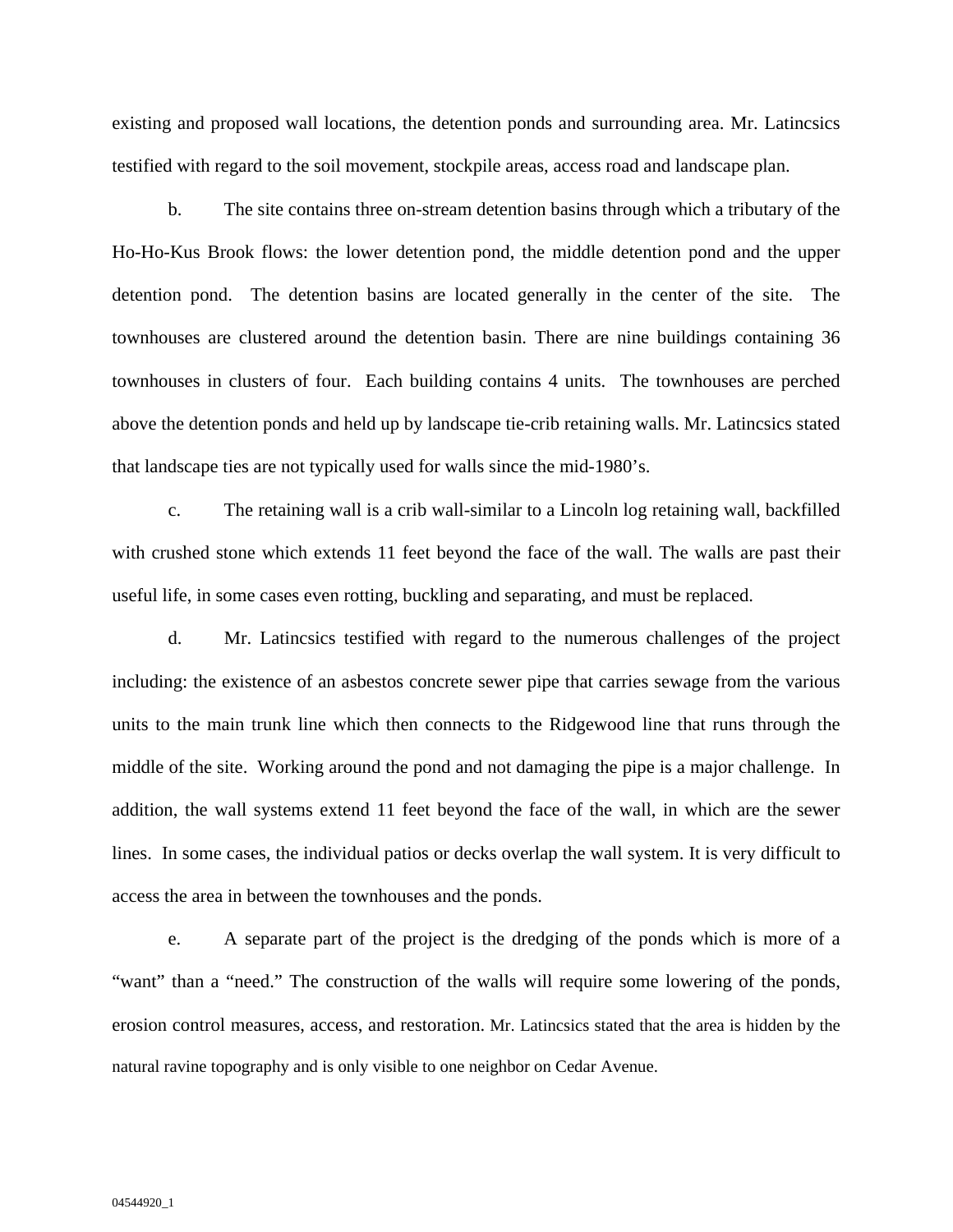f. Mr. Latincsics described the Keystone wall proposed and the benefits of using this type of wall. The proposed new wall will be made of concrete modular block and will take approximately 3 months to complete under good weather conditions. It is a Keystone wall system which is a commonly used wall system and will last 75-100 years.

g. Mr. Latincsics testified as to the soil movement application and the expected truckloads. Applicant is seeking permit approval for 1,950 cubic yards of soil movement, and block and crushed stone fill and select fill will be imported. The total will be 5,876 cubic yards, 326 truckloads.

h. Applicant has provided a tree replacement schedule as 16 trees will be removed and will be replaced with 26 trees.

i. In summary, through this application, Applicant is seeking the following relief:

- 1. amended site plan approval
- 2. variance for wall height
- 3. Major Soil Movement application
- 4. Waiver/variance of construction in riparian zone which is prohibited
- 5. DEP has primary jurisdiction on enforcement of riparian requirements
- 6. Waiver of site plan checklist items
- 7. Any other relief requirement from the Board as is deemed necessary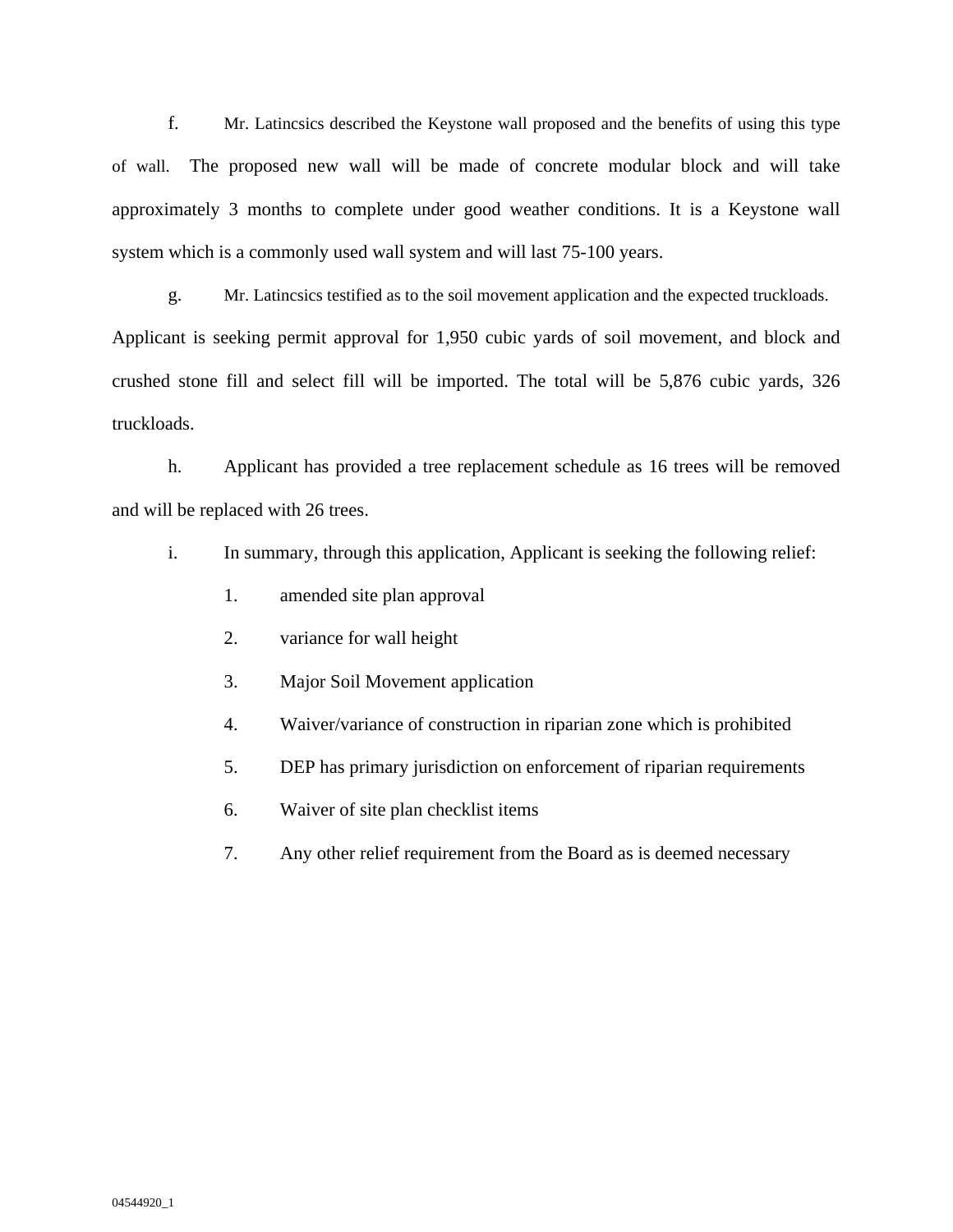# **November 3, 2020 Meeting**

### **Testimony**

10. Tibor Latincsics, P.E., P.P., of Conklin Associates, 29 Church Street, Ramsey, New Jersey, remains sworn and qualified as both a Professional Engineer and Professional Planner, testified as follows:

a. Mr. Latincsis testified that the Keystone walls are a necessity that must be done now, and the dredging is a "want" not a need and may be done at a later time.

b. Mr. Latincsics testified with regard to Exhibit A-3, which are photographs 29 through 51, dated September 15, 2020. The photographs show the dated condition of the walls and the access to the site, as well as the sequencing of construction and areas in neighborhood that allow for site access.

c. He testified with regard to Exhibit A-1, Sheet 3 of 8, which depicts the ponds where the water must be lowered to commence wall construction. The target time period for construction of the project is 3 months, assuming the weather is good, the Board recognizing that the inability of the applicant to use the Cedar Ave. access point may delay the project . The Applicant will comply with the Village Ordinance regarding the hours during which construction will take place. Trucks will be normal size tandem dump trucks. The target start date is early spring. The access road will be upgraded for construction by the Homeowners Association (HOA).

d. It is anticipated that all three walls may be worked on at the same time by three crews. Access will be from Cedar Avenue through easements. Mr. Latincsics testified with regard to the photographs which depict access from Cedar Avenue with a curb cut to an emergency access driveway (Photo # 40); emergency access driveway shows (Photos #42 and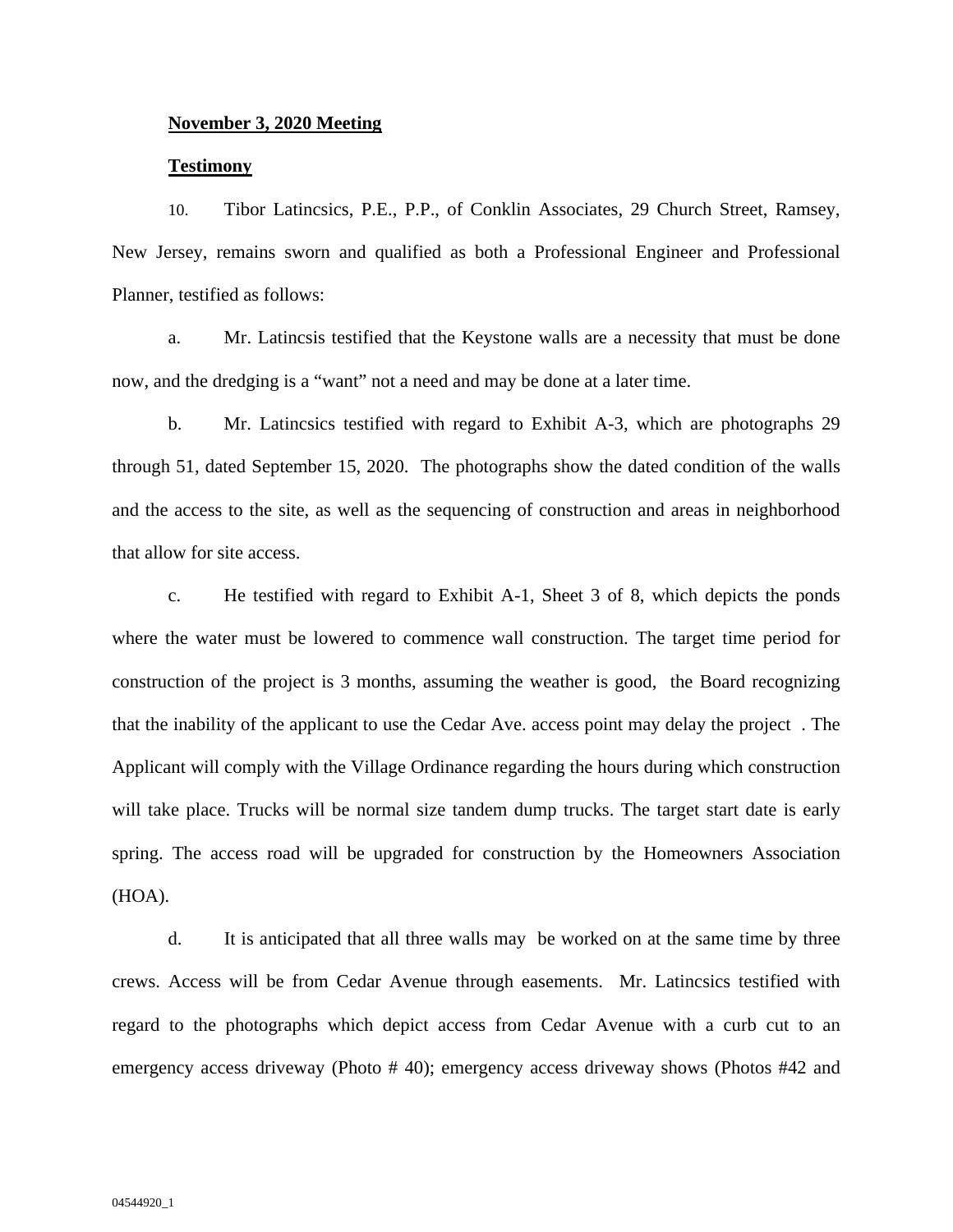46); the trees that will be removed for construction and stockpile materials, soil, block and crushed stone (Photo #50). Sheet 4 of 8 of the Plans depicts areas of site and location of the stockpile. The culvert will be repaired first to mitigate potential flooding during construction (Photo #35)

e. It was agreed that Applicant must submit a landscape plan, as required by the Board Planner and that bamboo in the area will be removed.

f. Mr. Latincsics explained that to construct the walls safely, the minimum distance from the old wall to the new wall is 12 feet. The 12-foot area will be backfilled and covered with vegetation and a split-rail fence at the top for safety purposes. The existing wall will not be visible as it will be covered by backfill. The 12-foot sloped area is absolutely not for homeowner use.

g. Applicant stipulates to comply with Village Ordinances as to times of construction and soil movement routes and street cleaning.

h. North pond dredging will not be done at taxpayer cost; even though the Village runoff water does have flow amounts into the north pond.

i. Soil will be inspected for safety issues by a soil engineer addressing the backfill and construction. Johnson Soils Co. of Glen Rock submitted a Geotechnical Report dated January 8, 2020 and will be on-site for construction.

#### **December 1, 2020 Meeting**

#### **Testimony**

11. Tibor Latincsics, P.E., P.P., of Conklin Associates, 29 Church Street, Ramsey, New Jersey, remains sworn and qualified as both a professional engineer and professional planner, testified as follows: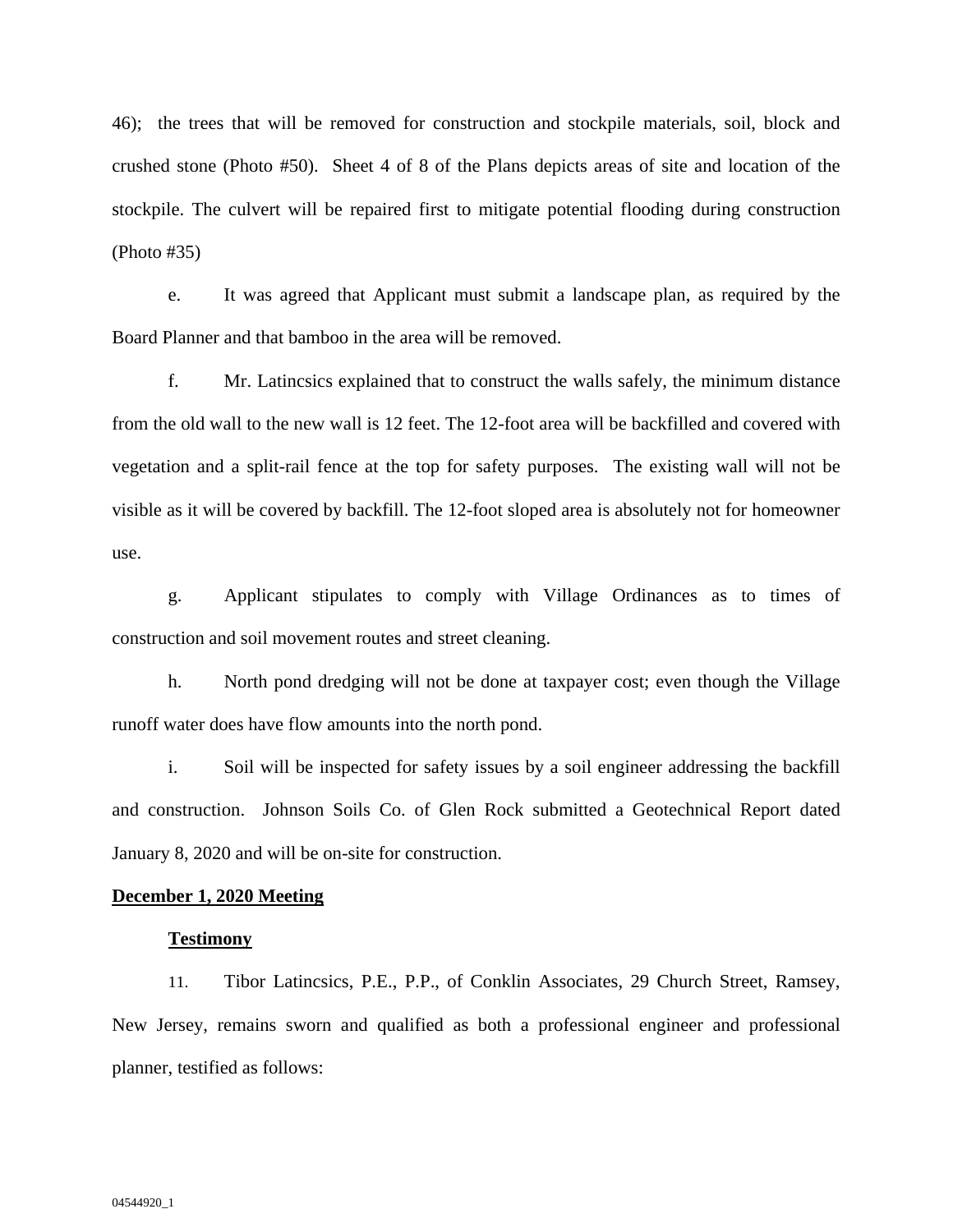a. Board members had questions regarding prior documents pertaining to stability issues with the wood retaining wall and requested that the Applicant provide a letter regarding that issue.

b. Board members asked about the access route and if there was a possibility that a temporary access route could be configured to allow access to the staging area. Mr. Latincsics stated there are alternatives, but they are not readily available. Mr. Latincsics stated that it is the Applicant's intent to use the easement on Cedar Avenue which has been used for decades for other purposes. There were numerous questions regarding the number and size of vehicles accessing via Durar and Cedar Ave.

12. Christopher Rutishauser, P.E., Village Engineer, was sworn and qualified as a professional engineer, and testified as follows:

a. The Village Engineer asked Mr. Latincsics about the types and sizes of dump trucks being used and the turning radius of the trucks. Mr. Latincsics stated that larger trucks can be used at the site (72,000 pounds gross vehicle weight) Mr. Rutishauser asked if the access roadway of off Hopper Avenue could be used for circular motion access and Mr. Latincsics said it would be inefficient. Applicant's position is that it is preferable to utilize the access that is in place and readily available which is to come in at the south end of Daniel Court on a temporary construction road along the south side of the building. The material will come in via the south side, behind a wall, and exit on the north side of the cluster of 4 units. This will disturb existing private landscaping, but that will be restored. To the greatest extent possible, Applicant is configuring the plans so that there is a circular motion for all phases of construction which is more efficient and will avoid the trucks having to back up. This would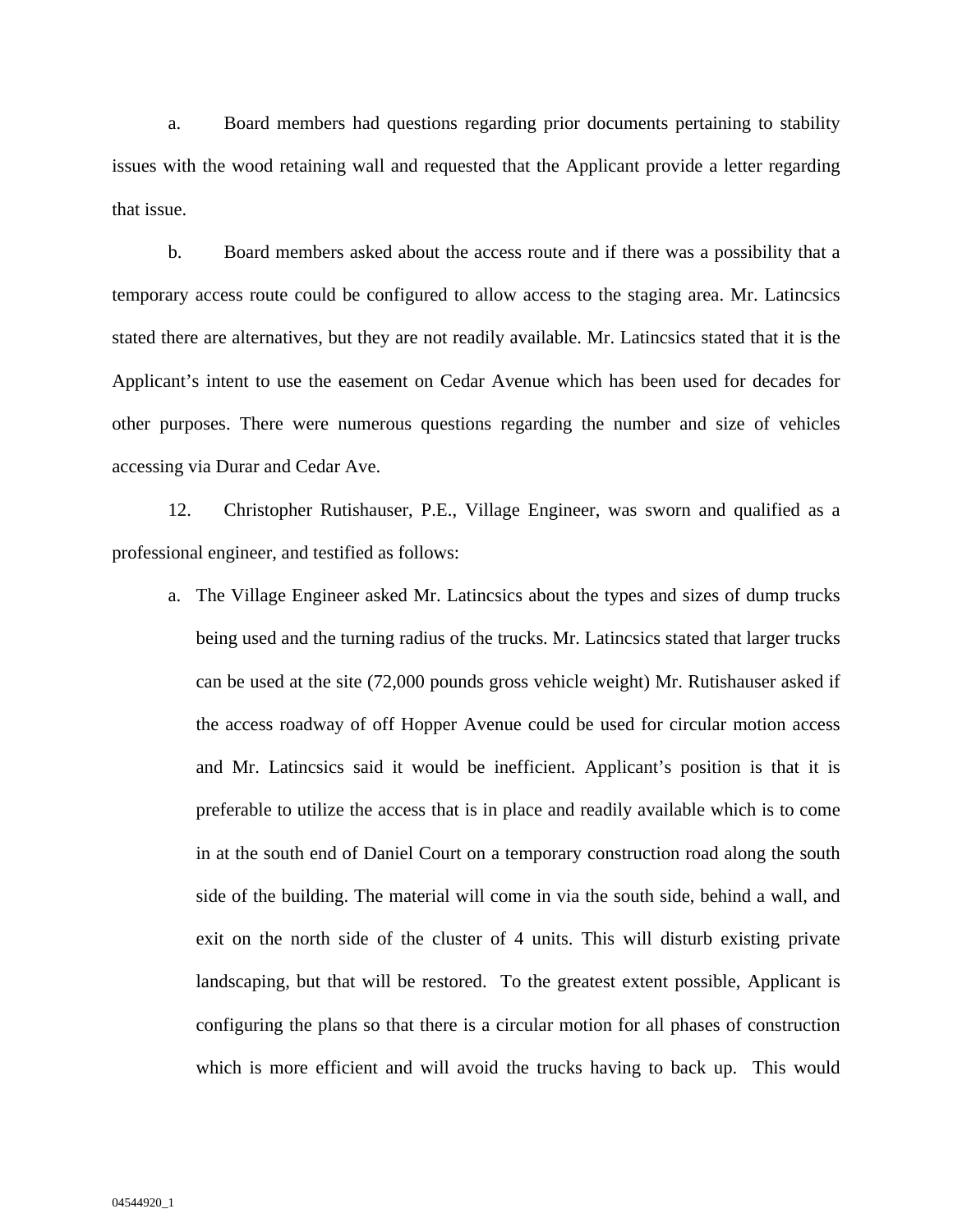reduce the need for commercial vehicle warning devices (backup beepers). At the south end of the site, the primary access will be via Durar Avenue, not Hopper Avenue. Approximately 30% of the vehicles will use Durar Avenue.

- b. Mr. Rutishauser explained the types of trucks that would be used: tandem and tri-axle which are two classes of dump trucks. Mr. Latincsics was asked about turning radius of the trucks. Mr. Rutishauser testified that these trucks are most efficient for transporting the material and the truck loads being discussed are commonly seen in the Village.
- c. Applicant agreed that there will be no more than 1-2 trucks waiting on the road at the same time.

13. Maryann Bucci-Carter, P.P., Village Planner, was sworn and asked that a landscape plan be provided by a licensed landscape architect.

#### **Questions from the public for Mr. Latincsics:**

1. Robert and Eleanor Horbatt, 388 Cedar Avenue:

(a) The Horbatts had a follow up question regarding wall construction- (a) 39 truckloads of stone; (2) 121 trucks of select fill; (3) 11 Block trucks; 624 feet in length; 5,878 sq.ft; 12 feet between existing wall and new wall.

(b) The Horbatts asked if Mr. Latincsics was aware that Cedar Avenue was a vacated paper street which was not meant to be accessed for anything other than emergency purposes as per a deed of easement. Mr. Horbatt was concerned about the validity of the easement relating to his property for ingress/egress to construction. He also expressed concern that the large tree on Cedar Avenue would cause the trucks to go on his property and asked if the stream bed could be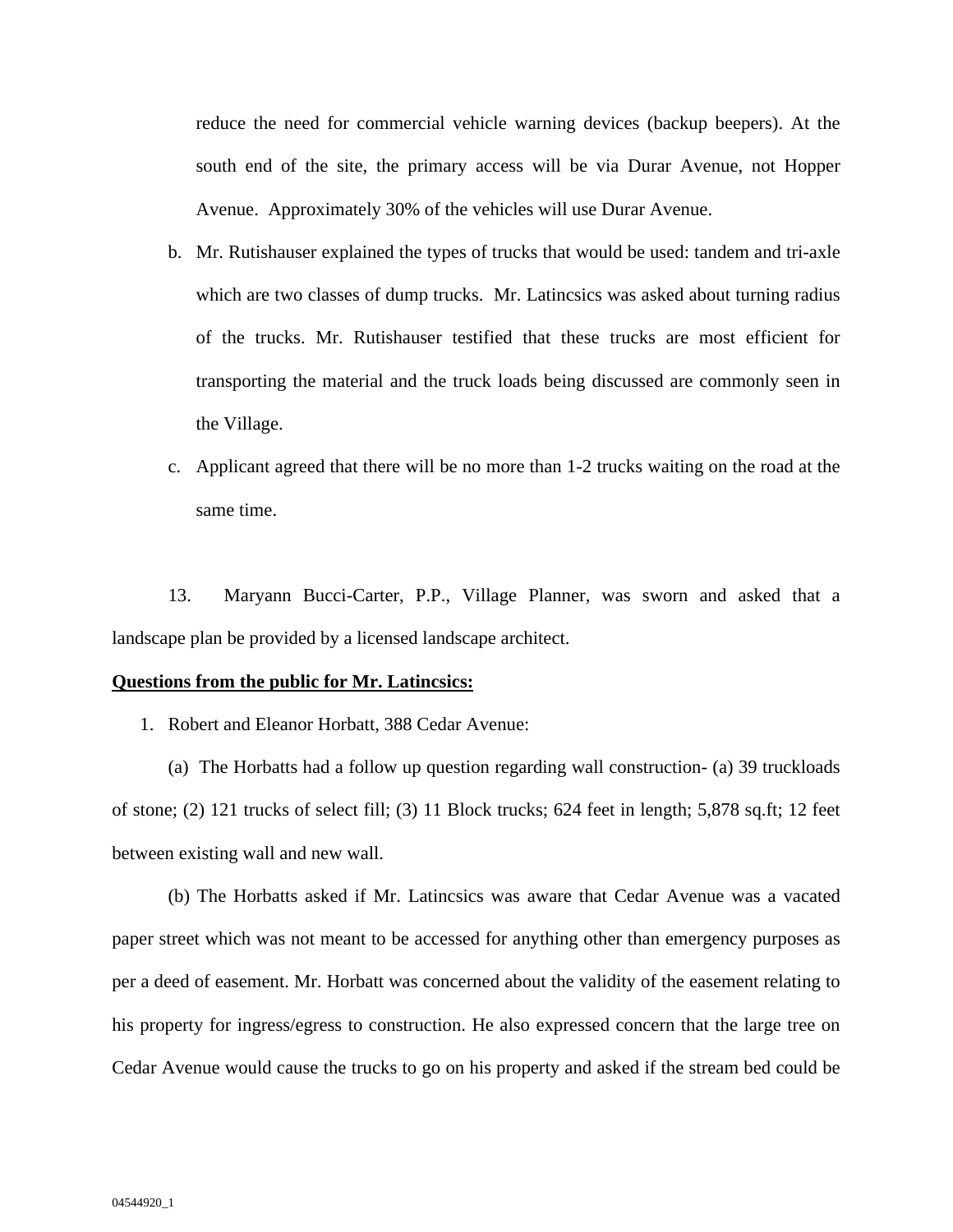used for access as it is 99% dry. He also asked if the sewer line could withstand the weight of the trucks. There was discussion regarding the deed of easement, which will be provided to the Board attorney. Mr. Latincsics responded that the sewer line was designed for a public roadway, the weight on the sewer line is satisfactory. If there were an issue, the applicant would be responsible to repair it. Mr. Horbatt asked Mr. Latincsics to consider an alternate access route.

(c) Mr. Horbatt asked about the backfill for the space between the old wall and the new wall and the number of loads of stone. Mr. Latincsics stated it would need 1,993 cubic yards, or 110 truckloads. Mr. Latincsics showed pictures of a similar project in Saddle River.

2. Thomas Olsen, 380 Cedar Avenue, asked if equipment would be stored on Cedar Avenue and if the newly paved road would be damaged. Mr. Latincsics stated there would be no overnight storage of vehicles and the vehicles would be roadway legal. Mr. Olsen asked about the noise of the pumps when draining the ponds, Mr. Latincsics said electric pumps would be used. Mr. Olsen asked about dredging the ponds, which Mr. Latincsics said was no longer part of the project. There may be some limited stripping of the pond muck in the area of the wall construction, which will be stockpiled in the primary stockpile area. Board members asked for more information in regard to noise levels and possible mitigation for the noise of the generators.

3. Roman Shapiro, 366 Cedar Avenue, asked about the expense of using an access route other than Cedar Avenue and about the number of trucks coming through daily and hours of operation.

4. Kimberly Wong, 272 South Irving Street, asked what construction company was being used. Mr. Rutherford said no contractor has been chosen yet. Mr. Rutherford and the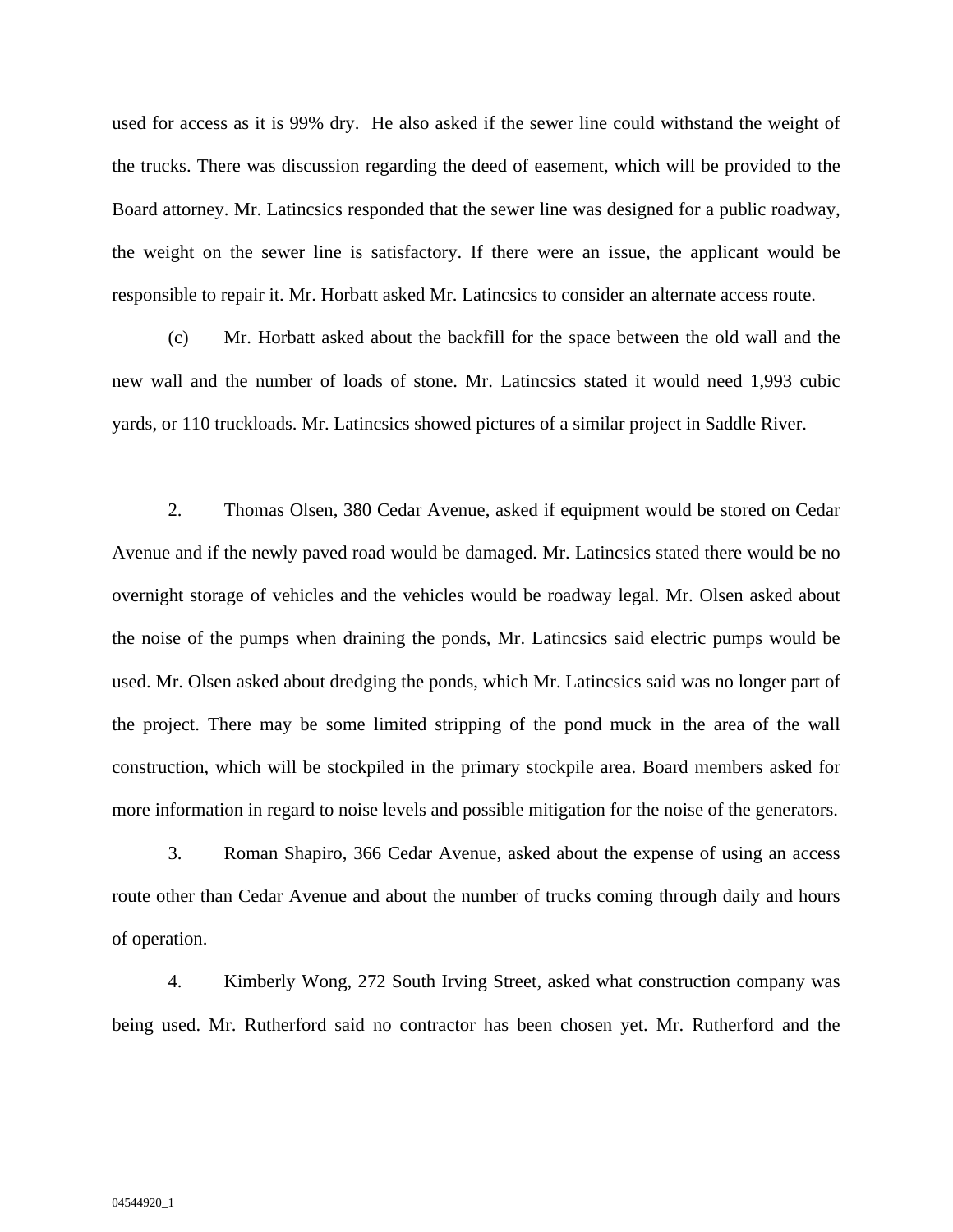Board attorney explained that a developer's agreement would be drafted to assure that the project is done properly and safely.

5. Alex Wong, 272 South Irving Street, asked about the length of time the project would take and the time of year it would be done. Mr. Latincsics said the target is 3 months with a start in early spring. Mr. Wong was concerned about pollution from the trucks and dust. Mr. Latincsics explained that the soil is kept moistened for dust control.

Board members followed up with questions about the easement on Mr. Horbatt's property. Board members had concerns about the landscaping and concerns about emergent wetlands if the ponds are not dredged and the possibility of mosquito control issues.

- 14. Tibor Latincsics, P.E., P.P., continued his sworn testimony as follows:
- a. Applicant has withdrawn the dredging portion of the application as it has been determined that part of the project will be too costly. Accordingly, there will be no exporting of pond soil from the site because there will be no dredging. There will be 11 truckloads of concrete block; 39 truckloads of crushed stone; 121 trucks for select fill and topsoil. The total is 171 truckloads over 63 days (presuming a 3-month construction period), including half-days on Saturdays. 171 fully loaded trucks will be needed to deliver the materials. Applicant anticipates 5-8 trucks per day. 12 truckloads may be needed to export the nominal dredging needed but the goal is to try to keep it on site.
- b. The crews will be working on approximately 100 square feet of wall per day, whereas normally there would be approximately 500 square feet completed per day. This is due to the topographical conditions.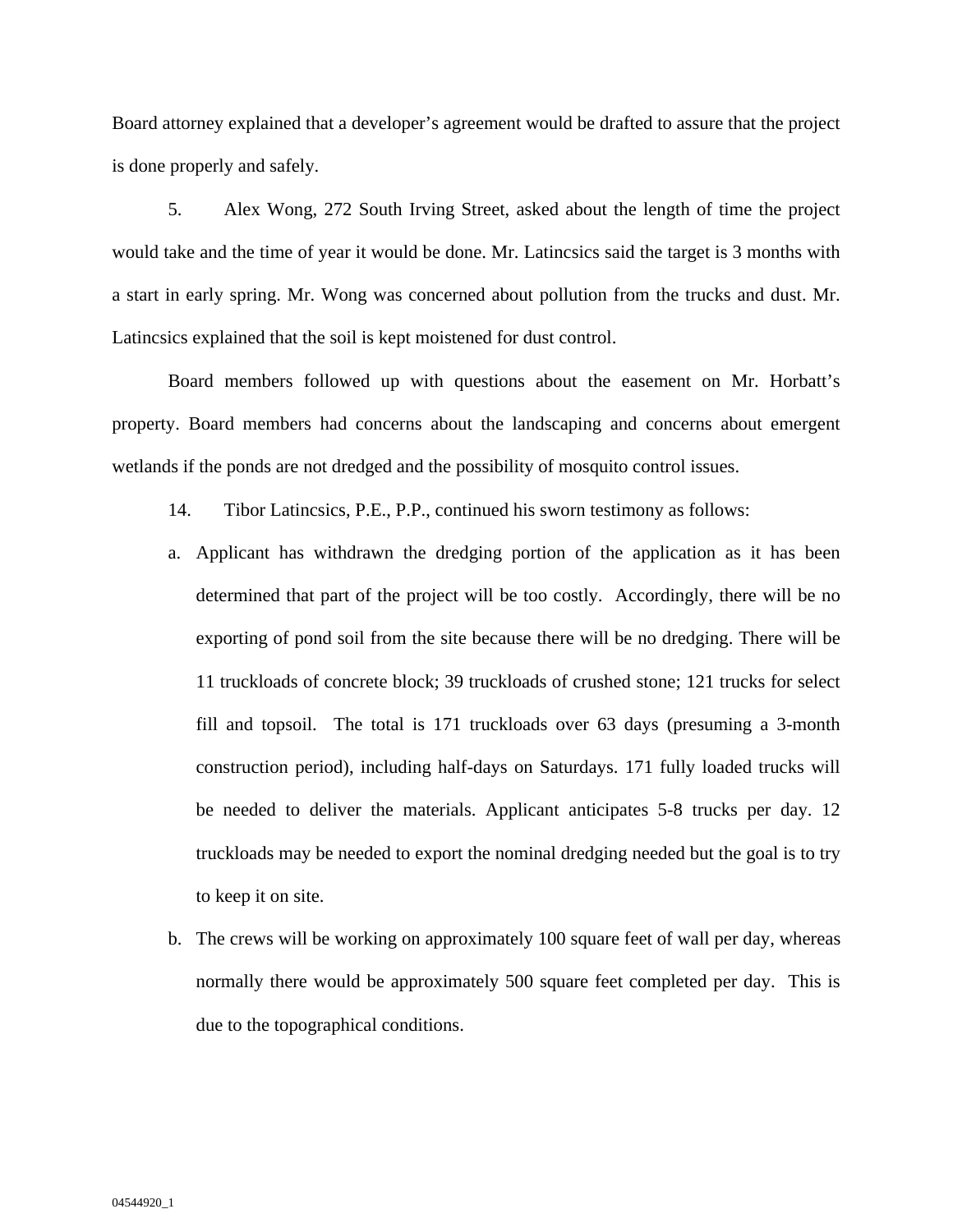- c. Applicant agreed to comply with the Village Ordinance regarding hours of construction. Pursuant to Ordinance § 222-1, from Monday to Friday, between the hours of 7:30 a.m. and 6:00 p.m.; and on Saturday, between the hours of 9:00 a.m. and 1:00 p.m. Such operation is prohibited entirely on Sundays and on all federal holidays.
- d. The Emergency Access Road from Cedar Avenue is 9-12 feet wide and the easement is 15' wide. Some of the travel will be outside of easement and may be on Mr. Horbatt's property. The area will be returned to its original condition.
- e. Applicant wants the DEP to be the lead agency in Riparian Areas. The landscape architect would need to follow the DEP and local standards as applicable to the specific areas of the project.
- f. The upper pond surface area will be expanded due to the loss of areas of the lower pond because of the fill needed in pond to construct wall. The DEP requires surface areas not to be minimized on property, therefore if the pond surface is increased, there is no need to increase depth.

### **January 5, 2021 Meeting**

### **Testimony**

### 15. Testimony was heard from several Hopper Ridge residents:

i. Daniel O'Keefe, 19 Daniel Court, (Hopper Ridge resident) was sworn. Mr. O'Keefe testified that the proposed project would be an aesthetic improvement and the new walls would improve the value of Hopper Ridge and the surrounding area. In addition, he testified that the current walls are unsafe, have significantly deteriorated in the past few months and he is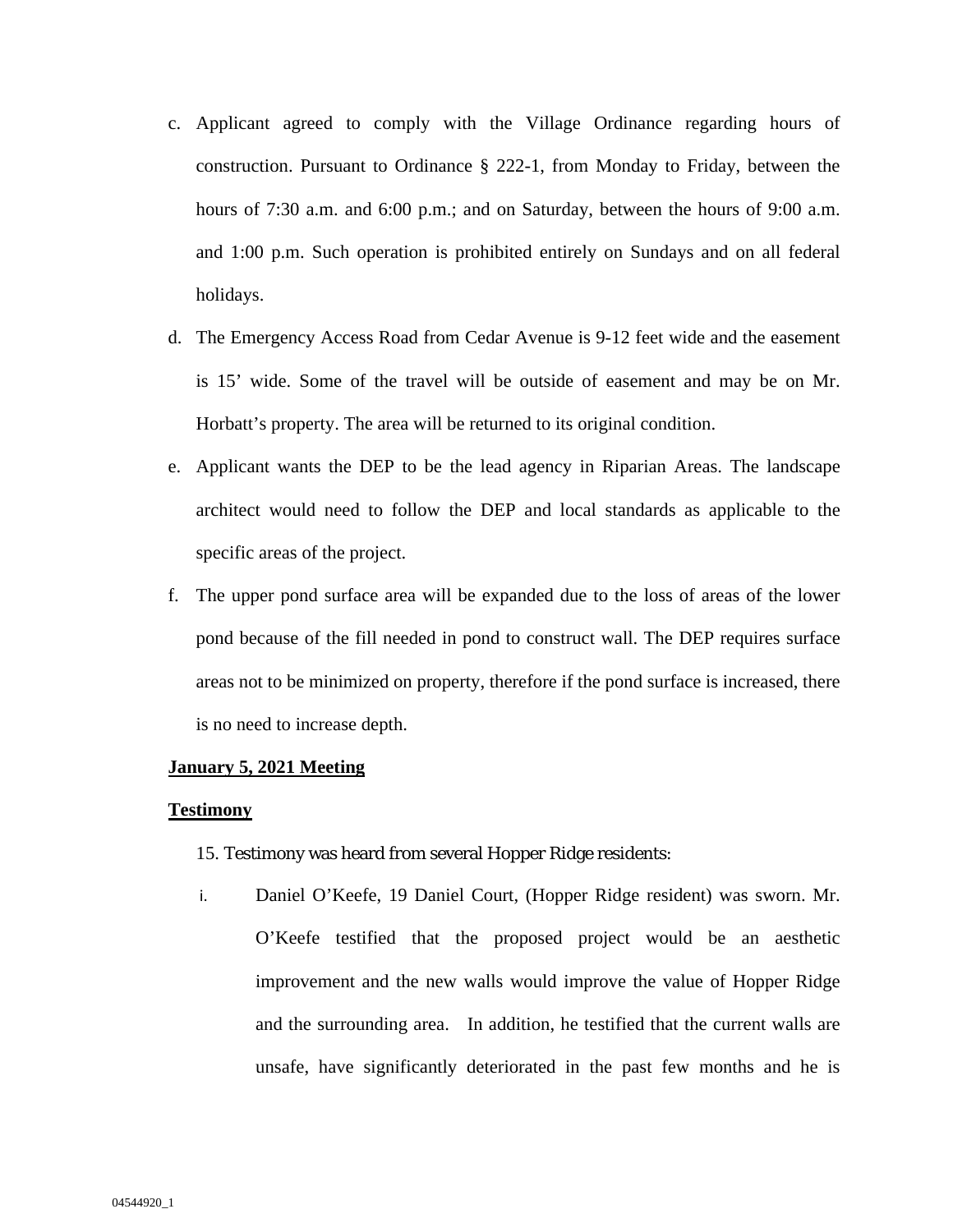concerned that it may result in catastrophic failure. Mr. O'Keefe stated that he believed it would be more expensive to make an emergency replacement of the wall rather than a planned construction.

Board members asked Mr. O'Keefe how the walls were unsafe. Mr. O'Keefe described the deterioration of the walls. Board members asked how the property value would be increased. Mr. O'Keefe stated that it was something he felt strongly about.

ii. Ronald Rogers, 25 Daniel Court (Hopper Ridge resident) was sworn and testified as to the age of the existing walls and the knowledge that the existing walls have passed their expected life span. Mr. Rogers stated that if the replacement is not done now, it would be an emergency repair in the near future, which will impact the neighborhood, as well the Hopper Ridge residents. He is also concerned about the sewer lines in the area of the walls which may be damaged by catastrophic failure of the walls.

Board members asked if any repairs to the wall had been undertaken in the past. Mr. Rogers did not know if repairs had been done. Board members asked if it would be possible to repair and not replace.

> iii. Marylou Coviello, 9 Durar Avenue, (Hopper Ridge resident) was sworn and testified that she was the "wall liaison" to the Board since approximately 2015 and explained the process of getting to this point of the project. She has been a resident of Hopper Ridge since 2004. Ms. Coviello stated that on-site inspections were done by Mr. Latincsics in approximately 2015 and the project has been planned for years. It is no longer a discretionary projectreplacing the walls is a necessity. The Board's research indicates that the walls have a 30-year life span which has been exceeded. The Board has a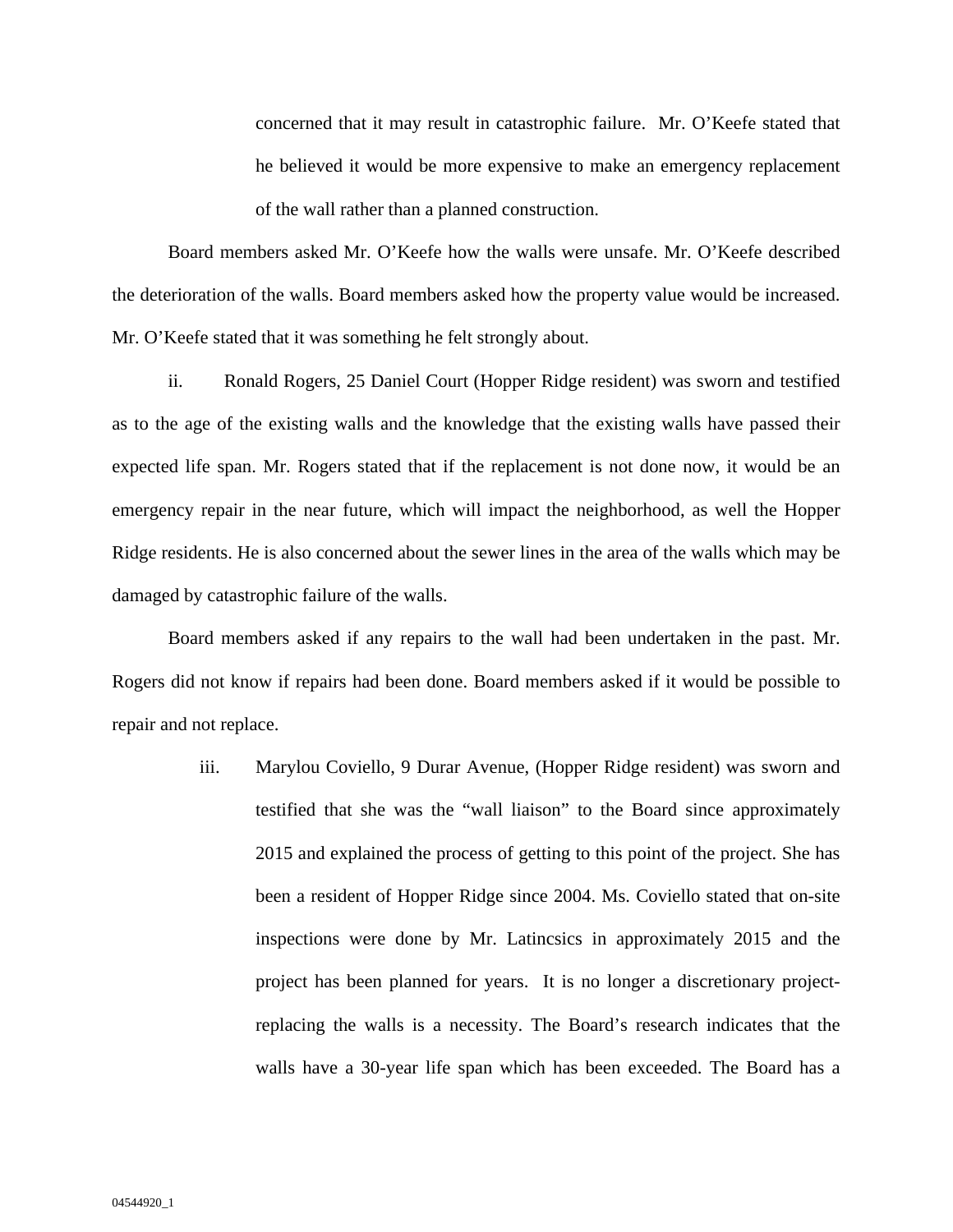fiduciary responsibility to bring this application now and failure to do so would mean a lapse in fiduciary responsibility.

Board members asked if any other opinions had been sought. Ms. Coviello said that other opinions were sought in years prior based only on theoretical work.

> iv. James LeRose, 26 Daniel Court, was sworn and testified as to the frustration he felt when he looked into the project of replacing the wall and how long it should last and what would happen if it became an emergency. Mr. LeRose stated that he heads the insurance committee of the HOA and that a claim could be denied if this issue is not dealt with.

Board members asked about repairing instead of replacing the walls. Mr. LeRose said they need to think years ahead and the proposed walls should last 100 years. Board members asked if more bids had been sought for the project. Mr. Rutherford said a number of bids would be sought for the work.

Mr. Martin clarified the issues the Board members should be considering.

16. Maryann Bucci-Carter, P.P., Village Planner, was sworn and testified as follows:

- a. Ms. Bucci-Carter testified as to the report she submitted, which was marked as Exhibit B-1. Ms. Bucci-Carter summarized the 2 variances being requested:
	- (1) From Section 190-124 F(3)(c)(3)- Maximum wall height of 12 feet is permitted, and the proposed wall may exceed that by 1 to 2 feet.
	- (2) From Section 190-120H- regulating development in the riparian zone which prohibits this type of development in the riparian zone.
- b. Ms. Bucci-Carter stated that applicant is seeking a c (2) variance and the variances are minor. The Planner opined that Applicant satisfied the c (2) criteria.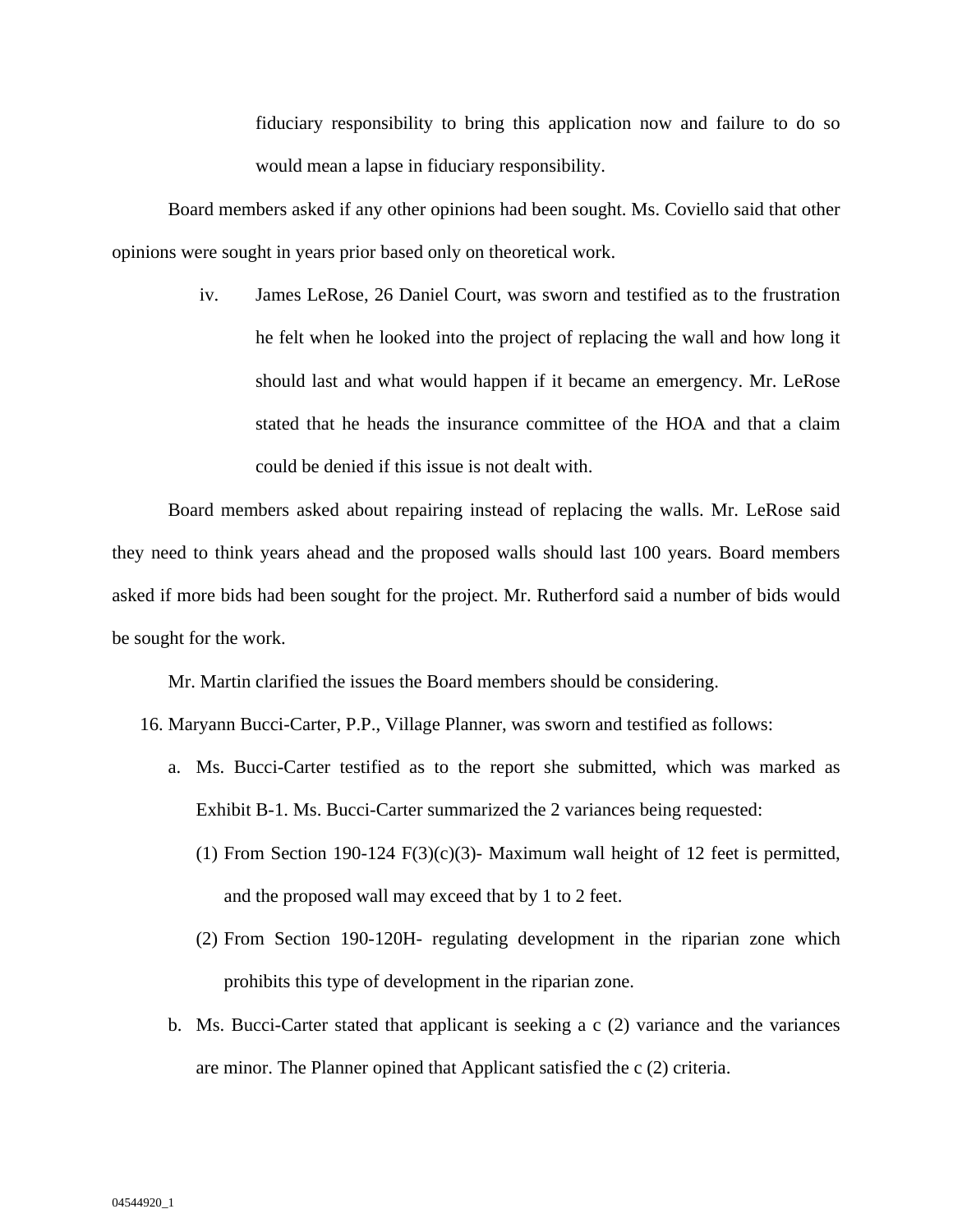- c. Ms. Bucci-Carter requested that a landscape architect should submit a design plan for proposed landscaping to be reviewed and approved by the Village professionals.
- d. The remaining issues are deliveries, timing and routes for construction which should be reviewed and approved.

Mr. Rutherford said the applicant will work with the Village and with NJDEP in regard to landscaping. Board members asked about the landscaping in relation to water issues.

- 17. Christopher Rutishauser, P.E., Village Engineer, was sworn and qualified, and stipulated to as a professional engineer, testified as follows:
	- a. Mr. Rutishauser commented that the landscaping would need to be selected and designed carefully as it could cause minor disruption over a period of time. Mr. Rutishauser stated that the vegetation planted should have the least amount of impact on the wall. Any landscaping proposed would need to be approved by Mr. Latincsics and the Village Engineering Department. Mr. Rutherford said they would submit a landscape plan showing types of vegetation, size and location.
	- b. Mr. Rutishauser testified generally as to the report he submitted dated September 29, 2020, which was marked as Exhibit Bd-2. Mr. Rutishauser stated that the existing walls are in a state of gradual failure and that catastrophic failure would affect the sewer.
	- c. The proposed wall system is appropriate and has a longer service life. He opined that it is preferable to construct the new walls in front of the existing walls as it will limit potential sewer line damage. Mr. Rutishauser recommended that Village staff engineer be on site periodically to assure stability, etc.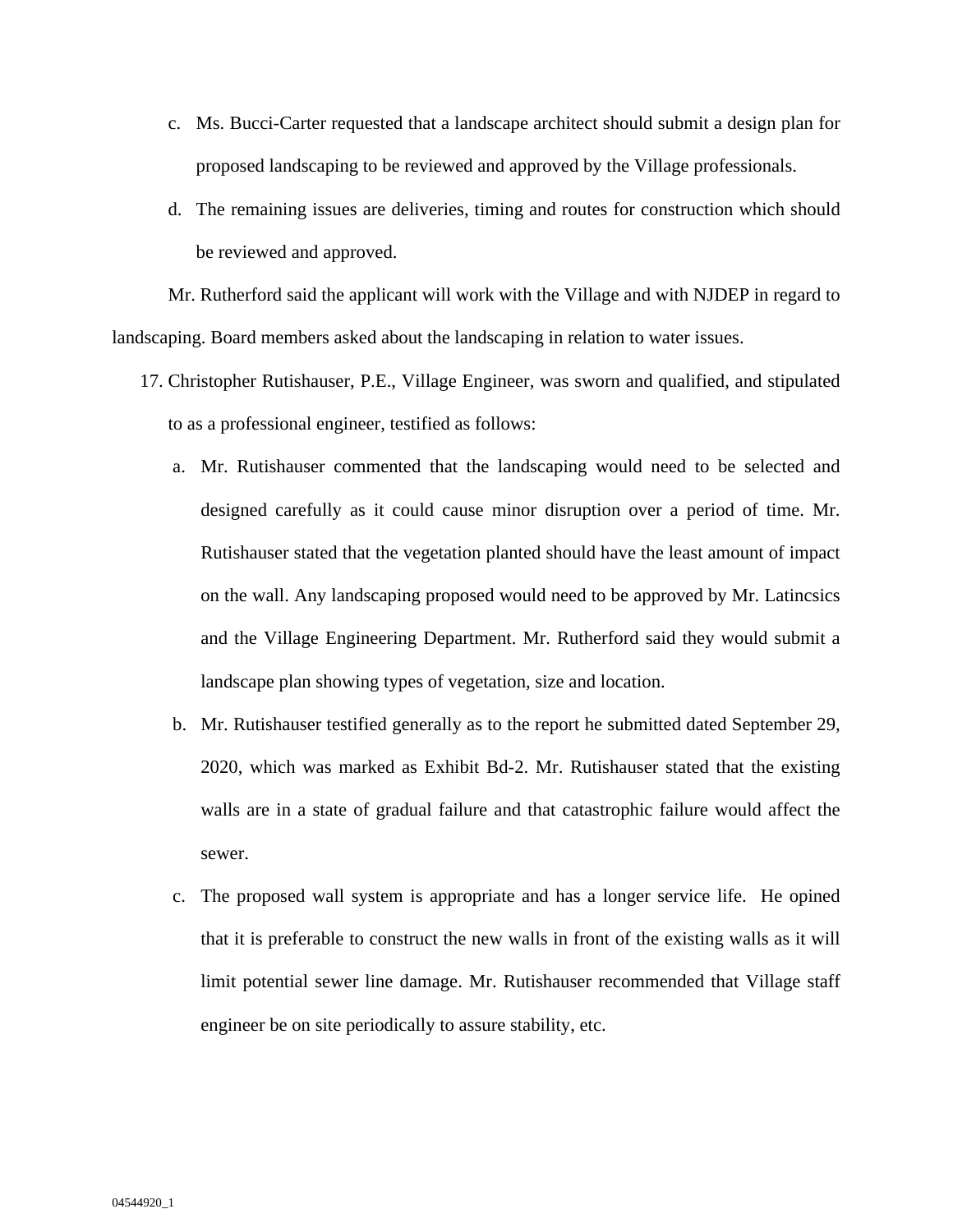- d. Mr. Rutishauser stated the nature of what is being proposed will require a soil moving permit. The Board will make recommendations to the Village, and the Village ultimately has the authority to grant the permit.
- e. Board members asked about issues with the ponds as they are not being dredged. Mr. Rutishauser said the ponds should be dredged every 20-25 years and depending on the weather, not dredging could cause the pond to become a bog. Board members asked what the pond depth should be. Mr. Rutishauser said he would defer to NJDEP regarding that issue. Board members asked about the possibility of the ponds becoming stagnant and the issues associated with that such as mosquitoes. Mr. Rutishauser said that the ponds are on a stream and circulation will happen unless there are draught conditions. An air pump could be used to ensure that the area around the wall is not stagnant if the pond is not deep enough, at a cost of several thousand dollars.

### 18. Public questions:

i. Robert Horbatt, 388 Cedar Avenue, asked what would happen if sewer line was breached. Mr. Rutishauser said the sewer line would be repaired and any sewage cleaned up.

## 19. Public testimony:

i. Susan Luciano, Weichert Realty Office, 15 W. Ridgewood Avenue, testified regarding the correlation between HOA fees and home values, and that property values decrease as HOA dues increase.

There were no questions for Ms. Luciano.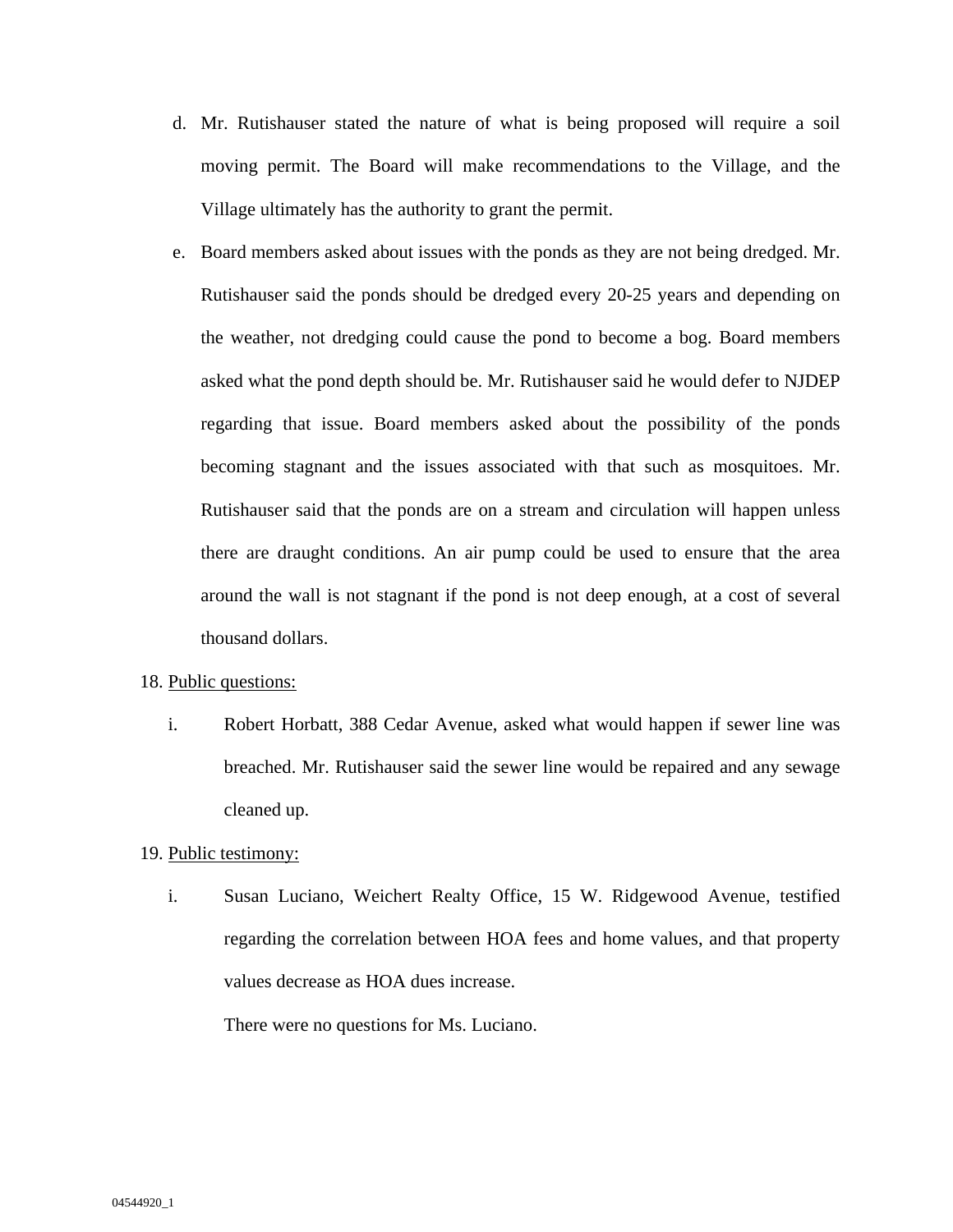- 20. Mr. Rutherford called Tibor Latincsics for rebuttal. Mr. Latincsics, previously sworn, testified as follows:
	- a. The life of the existing wall made of landscape ties is 30 years, and the design life of the proposed concrete block walls is 75-100 years. The existing upper wall is of lower quality than the lower wall. There has been a greater acceleration of wall deterioration in the past year.
	- b. Mr. Latincsics said that the HOA solicited several engineer's opinions before moving forward. The HOA sent plans to 7 construction firms to be reviewed, 4 of which are recommended by the manufacturer. Both Mr. Latincsics' firm, Conklin Associates, and Johnson Soils, will be reviewing the construction of the walls as it progresses.
	- c. Mr. Latincsics stated that the surface area of the pond is being expanded, not the depth, and that there is a fountain in each of the ponds. A 3-foot excavation for pond expansion is planned, subject to DEP requirements.
	- d. Mr. Latincsics made a distinction between landscaping and the riparian zone, stating that the landscaping is decorative and creates a buffer, whereas riparian zone vegetation is not ornamental. Native, indigenous vegetation is required in riparian zones pursuant to DEP requirements and Applicant is required to comply with the DEP standards and regulations. Mr. Latincsics believes the DEP should be the lead agency. The Board attorney commented that any other requirements in the Village Ordinance as to landscaping can be followed to the extent they are in addition to and not inconsistent with the DEP requirements.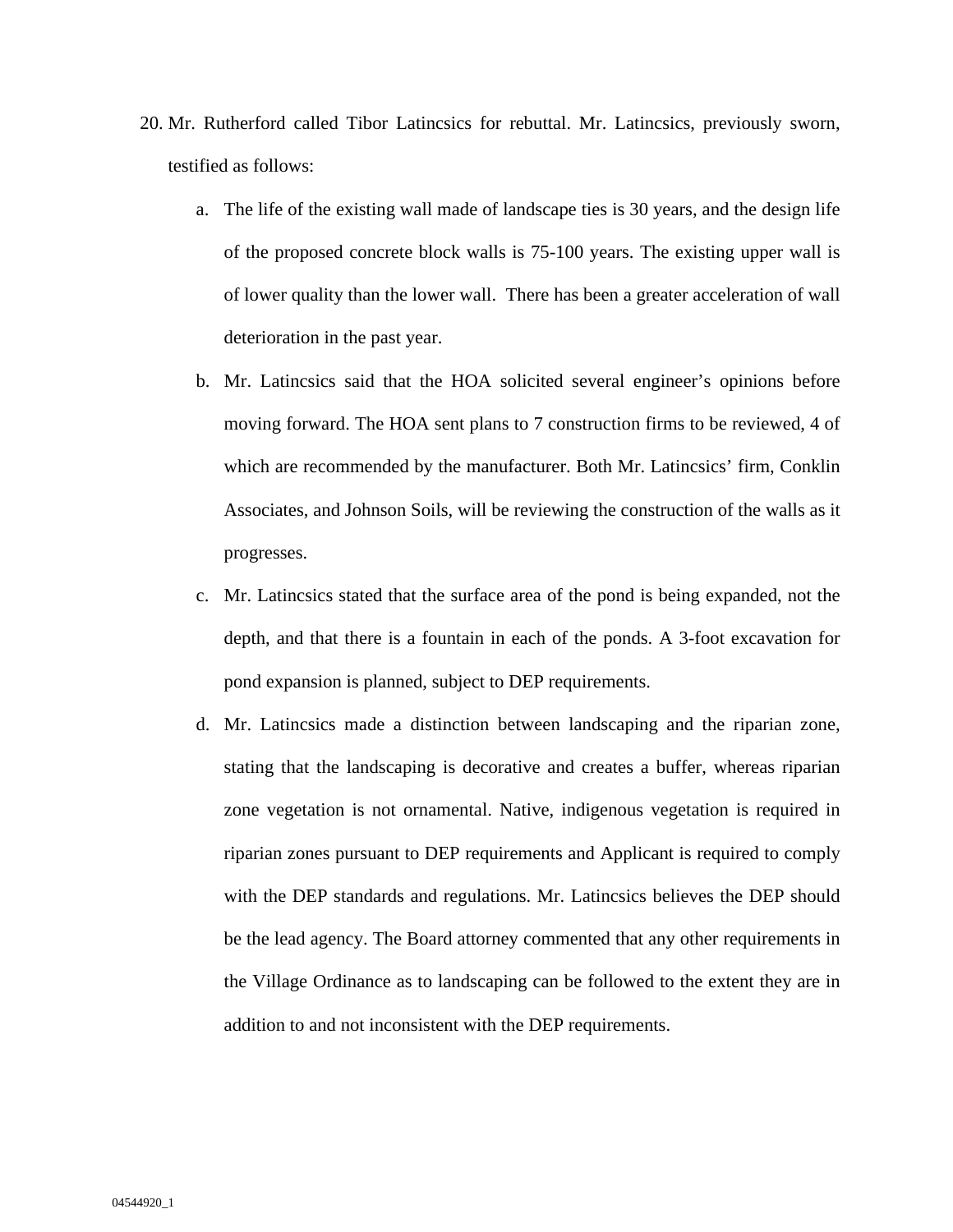Board members asked about the turning radius for the trucks. Mr. Latincsics explained the route the trucks will take in and out of the project.

# 21. Questions from the public:

1. Robert Horbatt, 388 Cedar Avenue, asked how far onto his property the trucks would need to go. Mr. Latincsics stated that it could be 8 feet.

Board members asked about noise levels. Mr. Rutherford said they would abide by New Jersey noise standards.

2. Alan Ruby, 47 Kira Lane, asked about the proposed length of the project and clarified that dredging the pond was removed from the project. Mr. Latincsics said the project should take 3 months.

#### 22. Public comment:

- i. Robert Horbatt, 388 Cedar Avenue, commented on the encroachment onto his property, referring to an easement deed that says 'no nuisance' use and that the easement is not designed for this kind of usage. He believes the project can be done without using the easement. An encroachment of 8 feet into his property is only 12 feet from his house. He will now be seeking to install a fence on his property. Mr. Horbatt expressed concern regarding dirt, dust and unsafe conditions.
- ii. Shawn O'Brien, 292 South Irving Street, commented that he had never seen the easement used and that established streets should be used for ingress and egress.
- iii. Alan Ruby, 47 Kira Lane, said he was concerned about the proposal and that the plans were incomplete. Mr. Ruby said the property was designed to have clear views of the ponds, which will now be impeded by fences. Mr. Ruby was concerned about the length of time the project will take and about the pond expansion which may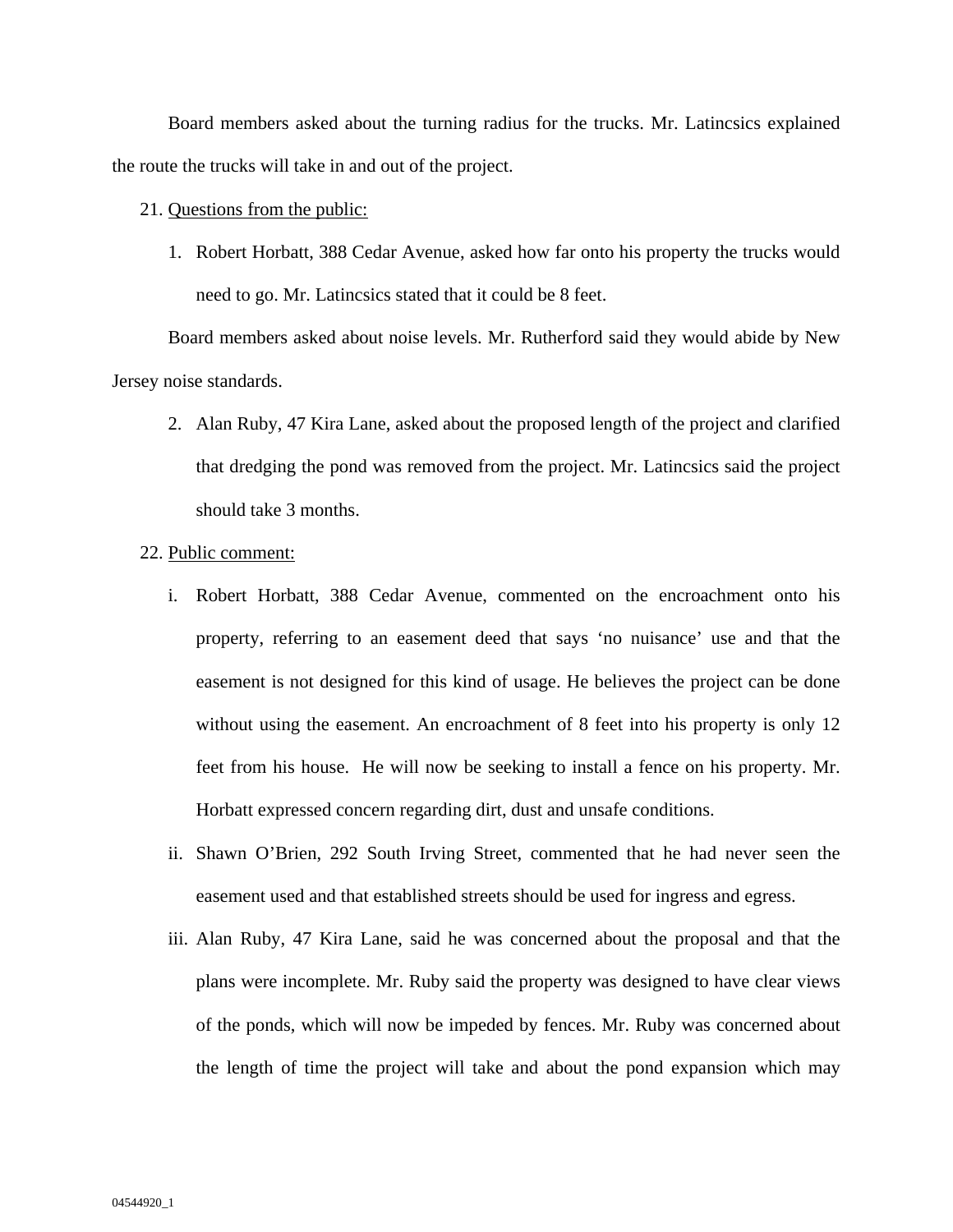result in an issue with mosquitos, the decreased tree canopy, and the overall environmental degradation, including loss of large trees.

Applicant's counsel stated that the increase in the depth of the pond can be made a condition of approval. He also stated that access from Cedar Street is critical and that it will cost an additional \$150,000 if Cedar Street and the easements are not used for access. It is the position of Applicant's counsel that the access issues are between the Applicant and the property owners affected, and that the Board does not have the jurisdiction to adjudicate private property rights.

# **STIPULATIONS BY APPLICANT**

- 1. Applicant stipulates and agrees to submit a landscape plan, which is not required to be prepared by a landscape architect, to the Village and its professionals and the DEP for review and approval.
- 2. Applicant stipulates and agrees that the access roads on the property will be upgraded for construction by the Homeowners Association.
- 3. Applicant stipulates and agrees that it will comply with all applicable Village Ordinances as to times of construction, soil movement, truck routes and street cleaning.
- 4. Applicant stipulates and agrees that no more than one to two trucks will be permitted to wait to be unloaded on the Village-owned access roads at the same time.
- 5. Applicant stipulates and agrees that construction crew will not park their personal vehicles on the Village roadways and that there will be no overnight parking of vehicles.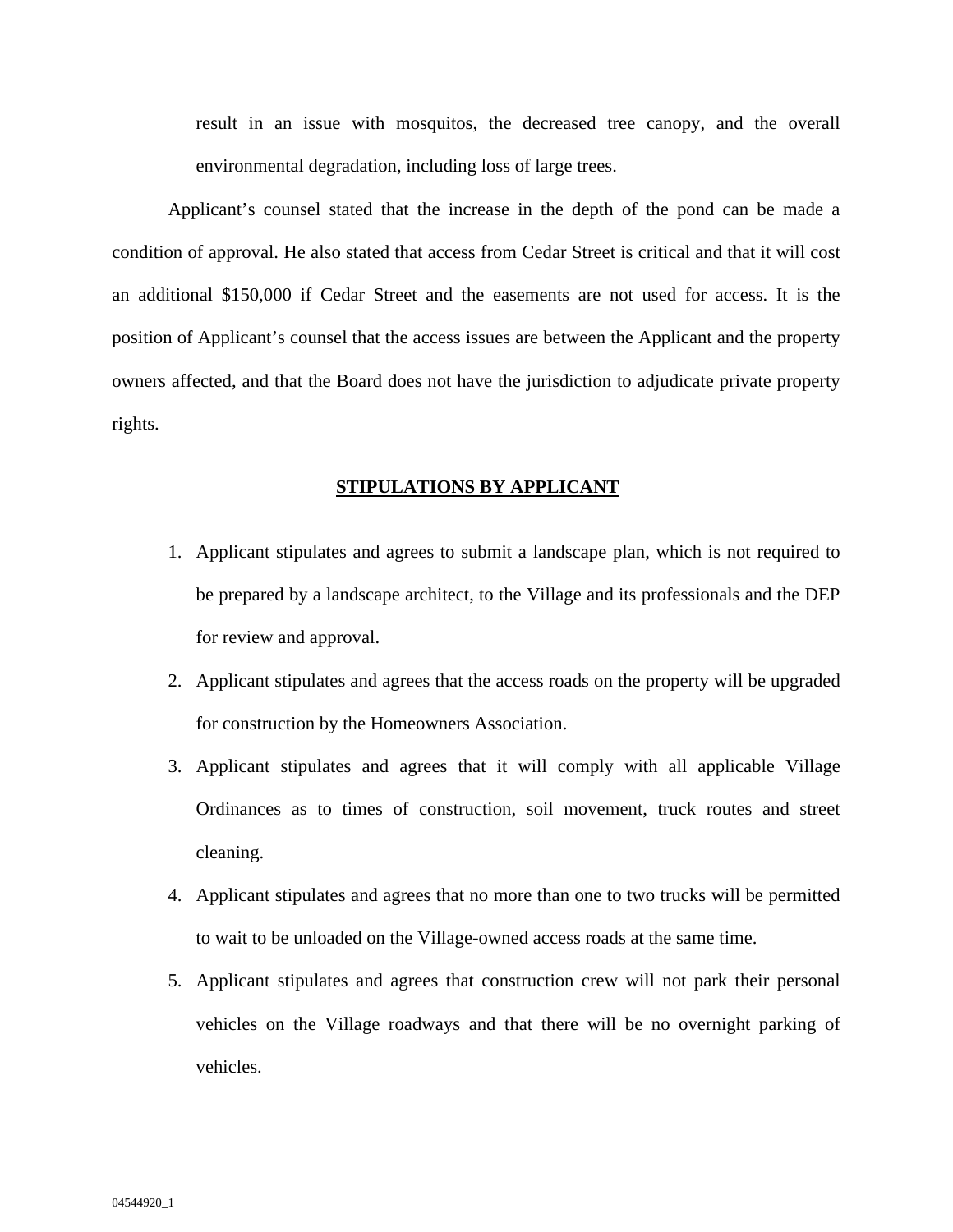#### **CONCLUSIONS OF LAW**

**WHEREAS**, the Board, after having reviewed the application, considered the testimony and evidence presented, and considered the impact of the development application on the Village of Ridgewood and its residents, and after careful deliberation, having determined that the application for development is in furtherance of the Municipal Land Use Law, the Board concludes that good cause has been shown to grant the applicant Preliminary and Final Major Site Plan approval, pursuant to the authority of N.J.S.A. 40:5D-46 and N.J.S.A. 40:55D-50;

**WHEREAS**, the Board has determined, based on the testimony and evidence presented as set forth in the Board's Findings of Fact which are incorporated herein, that the variances applied for as to height of the walls and development in the riparian zone may be granted in accordance with N.J.S.A.  $40:55-70(c)(2)$  because the variance as to wall height is de minimis and the construction of the walls is a necessity in the riparian zone. The Board finds that strict application of the ordinance would result in peculiar and exceptional practical difficulties. The Board further finds that the applicant satisfied the criteria for the requested variance relief under N.J.S.A.  $40:55-70(c)(2)$  as the purpose of the municipal land use law would be advanced by deviation from the zoning ordinance and the benefits of that deviation would substantially outweigh any detriment resulting from the grant of the variances; and

**WHEREAS**, the Board has also determined, based on the testimony and evidence presented as set forth in the Board's Findings of Fact which are incorporated herein, that the variances can be granted without substantial detriment to the public good or substantial impairment to the intent and purpose of the Village's Zone Plan and Zoning Ordinances; and

**WHEREAS**, the Board has determined, based upon the testimony presented by Applicant, recommends that a Major Soil Moving Permit in accordance with the requirements of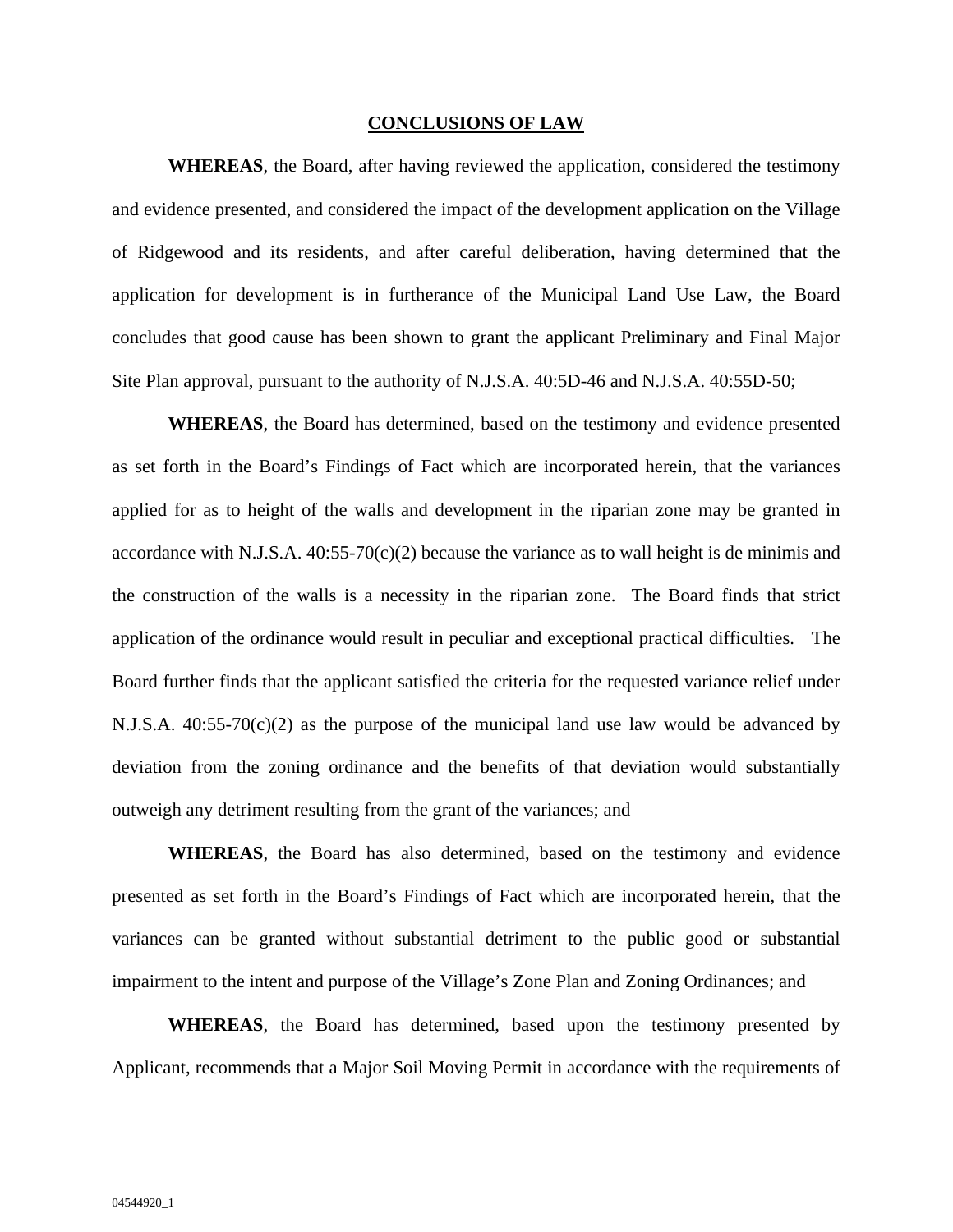Village Code Chapter 246-9 be issued by the Village Council with the recommendations set forth below.

**NOW, THEREFORE, BE IT RESOLVED** by the Planning Board of the Village of Ridgewood, that based upon the testimony and evidence presented, the application of Hopper Ridge Condominium Association, Inc. for Preliminary and Major Site Plan Approval with Variances from Section 190-124 F (3) c (3) of the Village Code which limits retaining walls to 12'; and from Section 190-120H of the Village Code which regulates development in the Riparian Zone, and for a Major Soil Movement Permit, with regard to the property commonly known as 41 Kira Lane, and being designated as Block 4104, Lot 3 on the Tax Map of the Village of Ridgewood be and is hereby **GRANTED**, subject to the following terms and conditions:

A. The Applicant shall abide by all of the Stipulations set forth in the findings of fact.

B. The preliminary and final major site plan is approved for the construction of the Keystone Geogrid walls or their equal on the site and the variances are approved for height of walls and development in the riparian zone pursuant to N.J.S.A. 40:55d-70 (c)(2) on the express condition that the pond depth is maintained at its current level or deeper, based upon the final site plans submitted into evidence by the Applicant. These plans shall be further revised in accordance with this Resolution.

C. The application for a Major Soil Moving Permit pursuant to Village Code Chapter 246-9 should be granted with the following recommendations to the Village Mayor and Council:

1. Applicant should not be permitted to utilize Cedar Avenue to access the site.

2. No more than one to two trucks will be permitted to wait to be unloaded on the Village-owned access roads at the same time.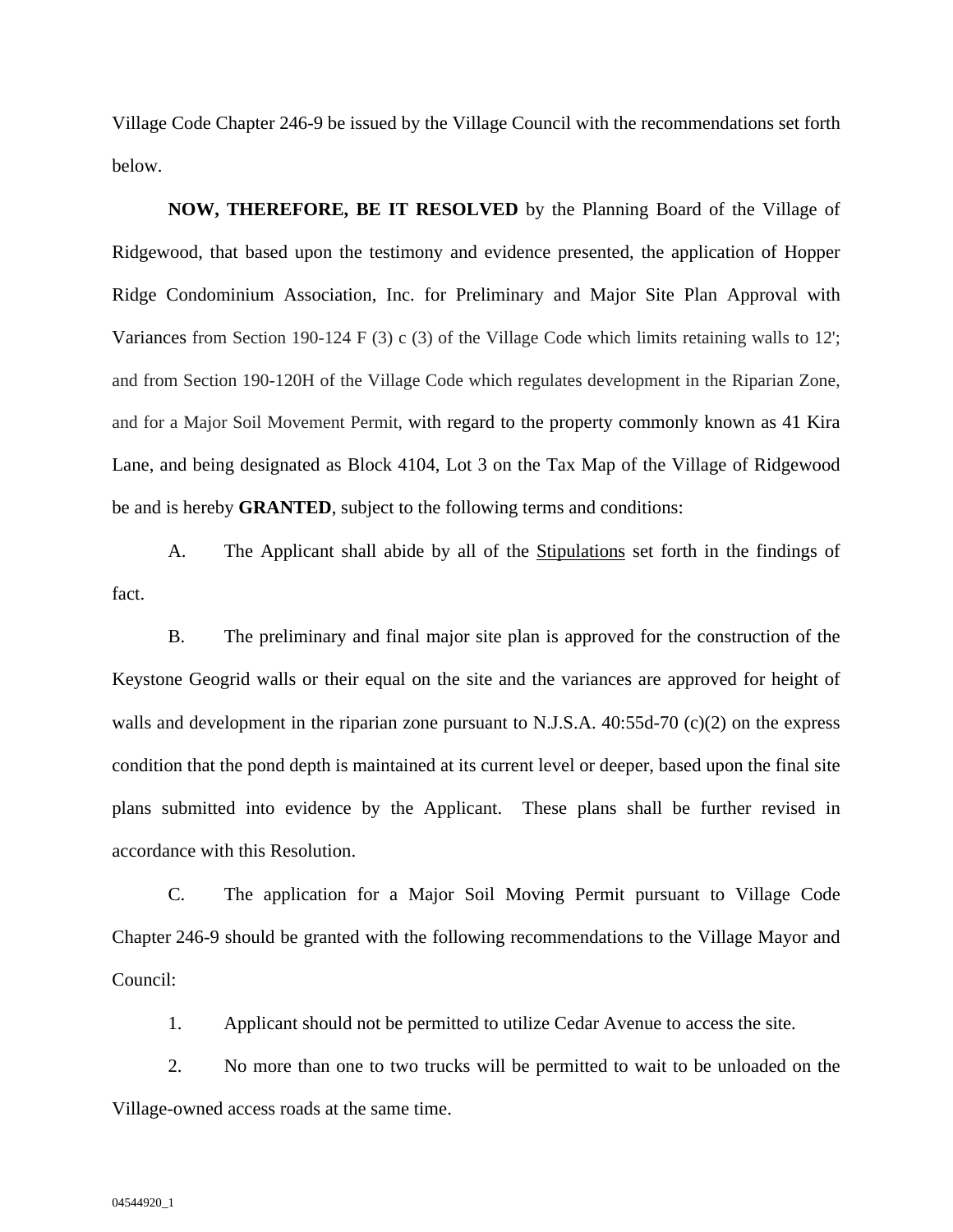3. Prior to the commencement of any soil operations, Applicant agrees to develop trucking routes for the hauling of soil to the site which shall be submitted to the Village for review and approval. The review will include the Village's Police Department and Engineering Division.

4. Applicant agrees to comply with any and all conditions and requirements rendered by the Village Engineer and/or Board Engineer with regard to the Soil Movement, including but not limited to truck routes and hours of operation.

5. Applicant agrees to comply with Village Police Department Traffic Control Officers in order to provide a safe means for moving the soil as deemed required by the Village Engineer or his designees.

6. The Applicant shall comply with any and all other applicable Village regulations, Ordinances and directives pertaining to soil movement.

### **CONDITIONS SPECIFIC TO THIS APPLICATION**

- 1. Applicant shall ensure that the north upper pond must be maintained at its current depth or deeper.
- 2. Applicant shall enter into an appropriate Developer's Agreement with the Village and Planning Board and shall post all necessary fees, escrows and performance guarantees and payment for off-site improvements in the future. The Developer's Agreement will be drawn by the Applicant and submitted to the Village and Planning Board Attorney for review and approval.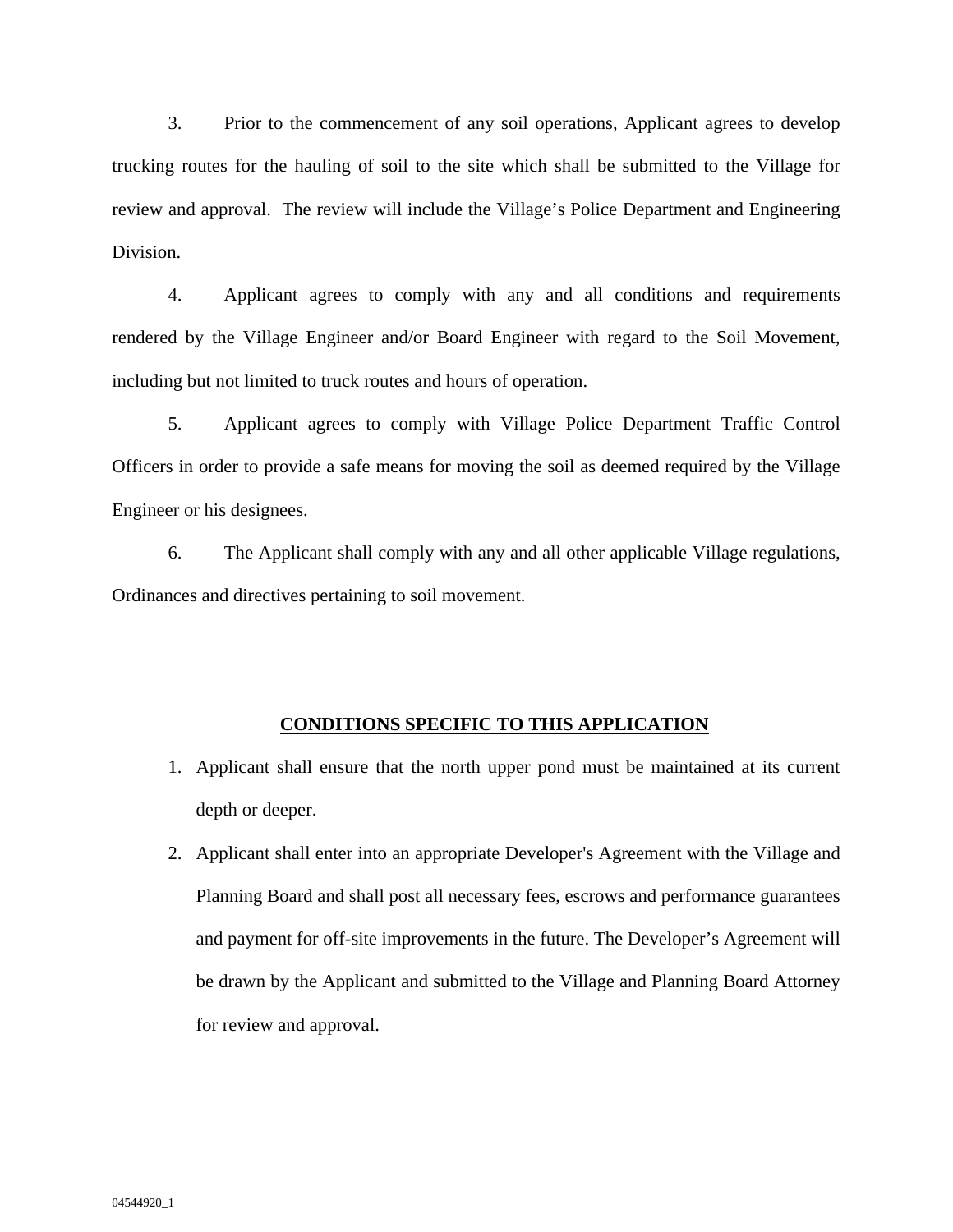- 3. Any tree removal by Applicant shall be in accordance with and subject to approval by the Village Arborist, the Village's Shade Tree Commission and Environmental Commission, which may require a Tree Removal Permit Application.
- 4. This approval is conditioned upon Applicant receiving NJ DEP approval.

#### **GENERAL CONDITIONS**

1. The Applicant shall be bound by all of the plans submitted in support of its application, all exhibits introduced, stipulations made, and all testimony given and representations made by it or on behalf of its professionals during the course of the public hearings on October 6, 2020, November 3, 2020, December 1, 2020 and January 5, 2021. Any material deviations in connection with such plans or representations shall require return to the board for further review.

2. All construction shall be completed in accordance with all ordinances and building requirements of the Village of Ridgewood, the Uniform Construction Code of the State of New Jersey and in accordance with the instructions of the Construction Official of the Village of Ridgewood, the Village Engineer and in accordance with the requirements of all other departments of the village.

3. Applicant is required to obtain a building permit, post all necessary fees and costs with the Village of Ridgewood prior to any construction. This approval is subject to applicant obtaining a building permit and any other State, County or Village approvals if required.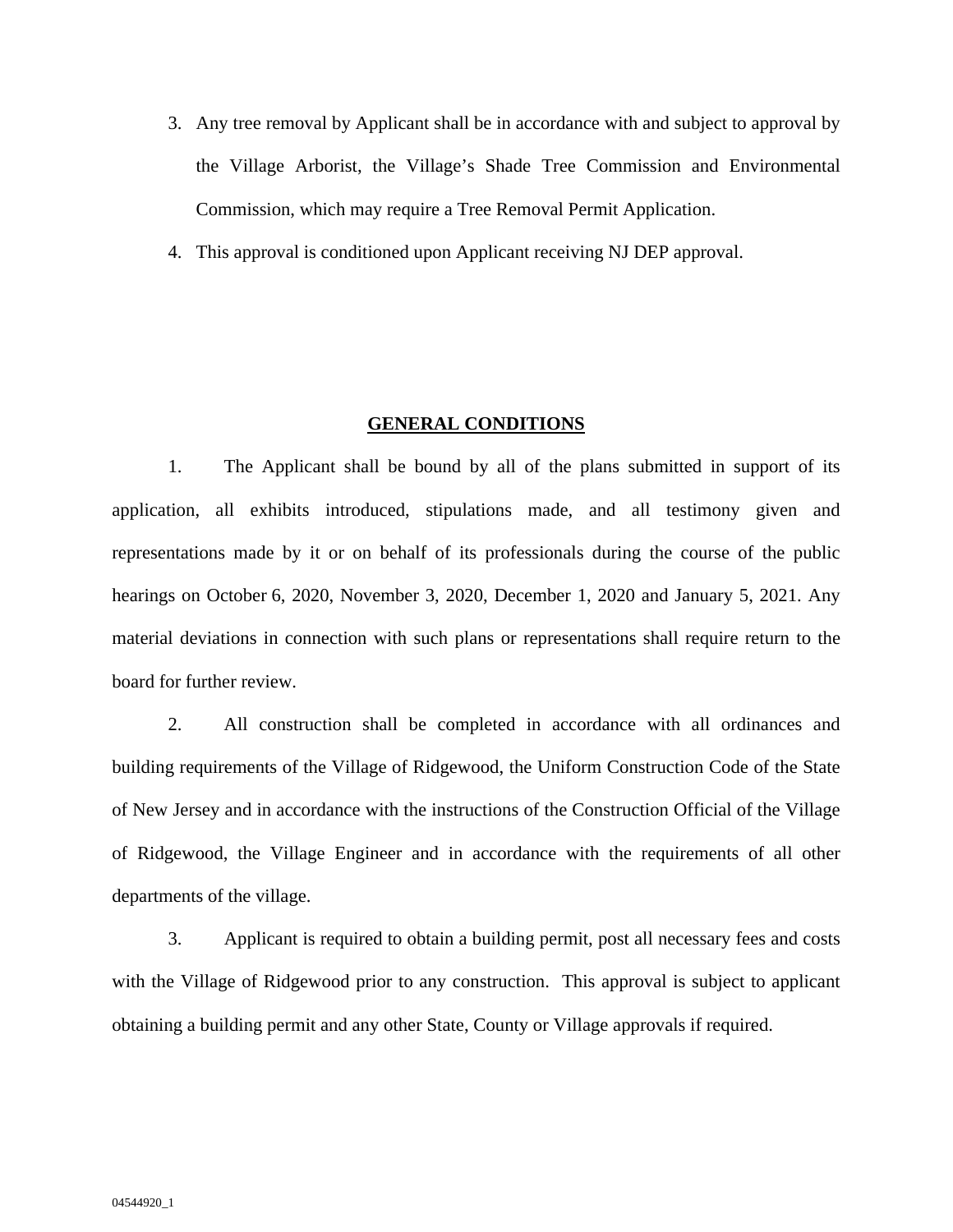4. The Applicant shall pay all fees, costs, bonds and escrows when due or becoming due and shall post all performance guarantees in connection with the review of this application prior and subsequent to the approval of this application. Any monies are to be paid within twenty (20) days of said request by the Board's Secretary.

5. The Applicant shall be responsible for obtaining any other approvals or permits from other governmental agencies as may be required by law and the applicant shall comply with any requirements or conditions of such approvals or permits.

6. All construction shall be completed in accordance with all ordinances and building requirements of the Village of Ridgewood, the Uniform Construction Code of the State of New Jersey and in accordance with the instructions of the construction official of the Village of Ridgewood, the All construction shall be completed in accordance with all ordinances and building requirements of the Village of Ridgewood, the Uniform Construction Code of the State of New Jersey and in accordance with the instructions of the construction official of the Village of Ridgewood, the village engineer and in accordance with the requirements of all other departments of the Village Engineer and in accordance with the requirements of all other departments of the Village.

7. The variance relief granted by this resolution applies to this application only as depicted in this resolution and is subject to all the stipulations set forth within this Resolution.

8. Approval or waiver thereof by the Bergen County Planning Board. If any changes are required by the Bergen County Planning Board to the plan as approved by this Resolution, then the Board retains jurisdiction over this application and reserves its right to amend or withdraw its approval of this application.

9. Bergen County Soil Conservation District approval.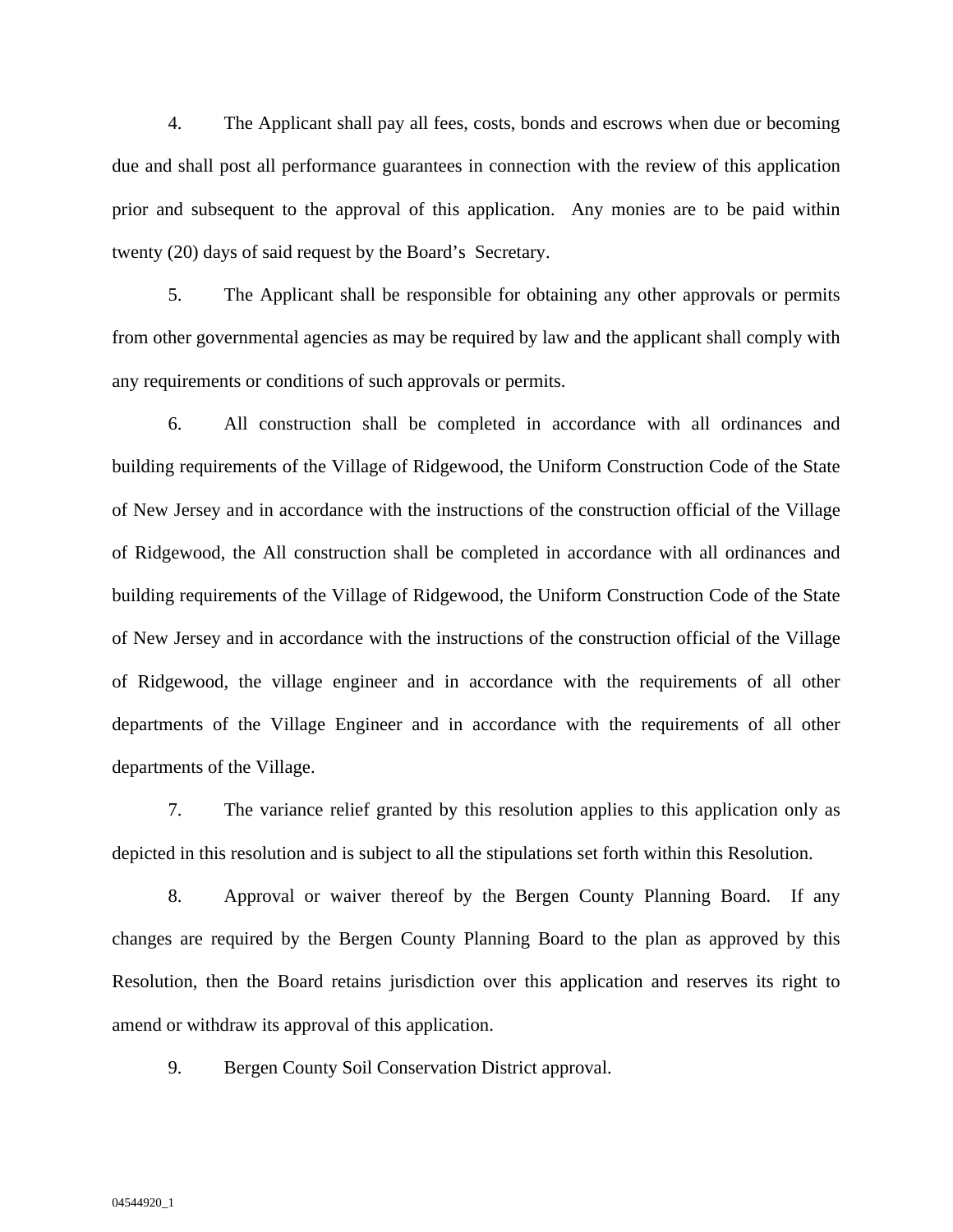10. All representations and stipulations made by applicant or its agents shall be deemed conditions of this approval and any misrepresentations by applicant contrary to the representations and stipulations made before the Board shall be deemed a violation of this approval.

11. The action of the Planning Board in approving this application shall not relieve the Applicant of responsibility for any damages caused by this project, nor does the Planning Board of the Village of Ridgewood, or its reviewing professionals and agencies, accept any responsibility for design of the proposed improvement or for any damages that may be caused by this development.

12. Any condition imposed upon Applicant shall apply to any successor in interest to Applicant.

13. Publication of a notice of this decision will be published by the Applicant in one of the Village's officially designated newspapers. A copy of the published notice shall be provided to the Board's secretary no later than thirty (30) days from the date of memorialization.

**BE IT FURTHER RESOLVED** that this Resolution does not constitute approval or recommendation for approval for any variance or any exception not requested by the Applicant, nor any variance or exception which may not be expressly or specifically created by this Resolution.

**NOW THEREFORE, BE IT RESOLVED** that the Chairman and Secretary of the Board are hereby authorized to affix their signatures to this Resolution granting the requested application, and furthermore to send certified copies, if requested, at Applicant's cost, to the Zoning Officer, Construction Code Enforcement Official and/or Building Sub-Code Official, the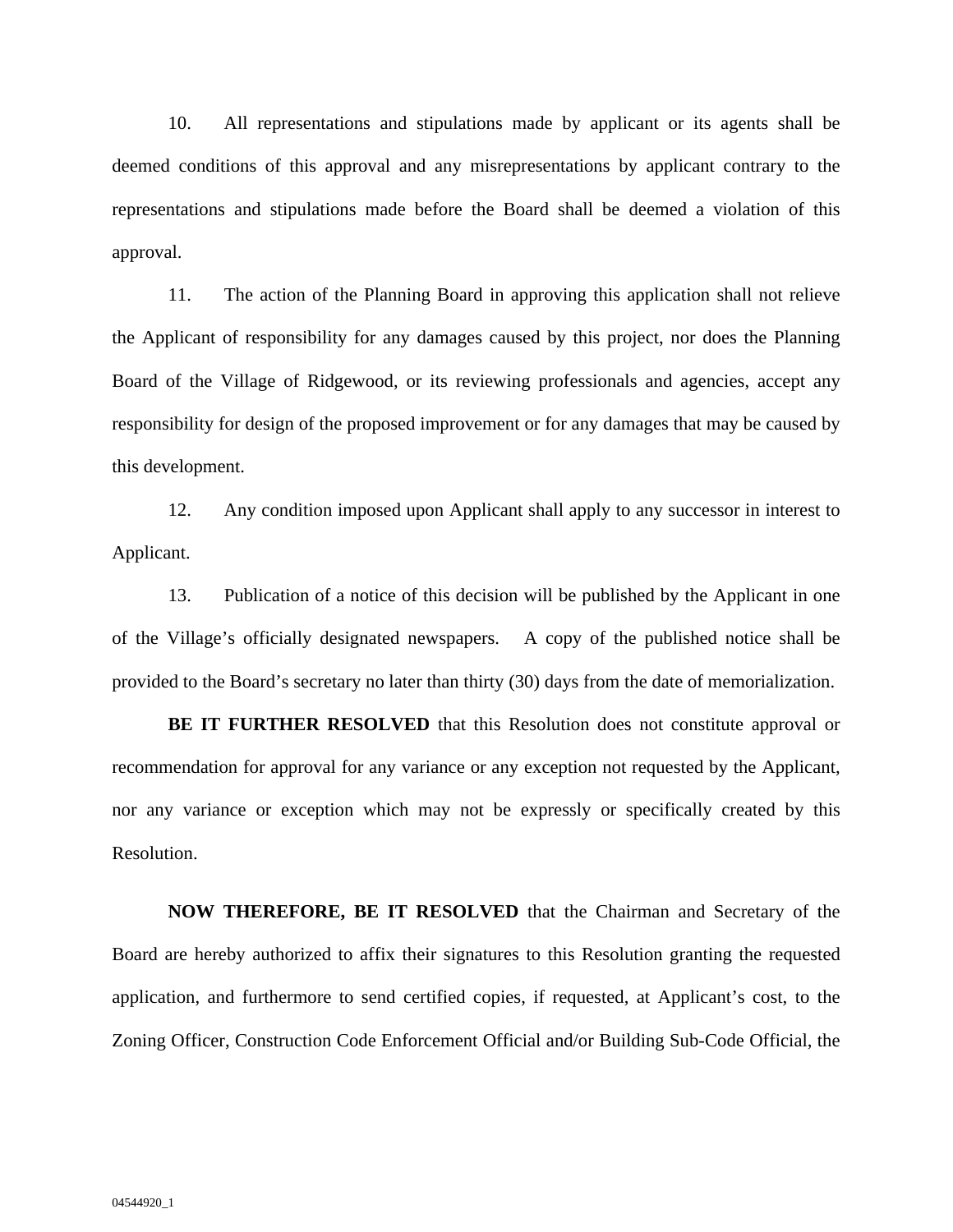Applicant and/or the Applicant's attorney, the subject property Owner if other than the Applicant, and to the Village Attorney and Village Engineer.

**MOTION for approval of Application on the conditions set forth above:**

OFFERED BY:

SECONDED BY:

**VOTE ON ROLL CALL***:*  **IN FAVOR OF APPROVAL: OPPOSED: RECUSED: DATE APPLICATION APPROVED: January 5, 2021 DATE RESOLUTION APPROVED: March 16, 2021** 

The undersigned certifies that the within Resolution was adopted by the Board and memorialized herein pursuant to N.J.S.A. 40:55D-10(g) on March 16, 2021.

Dated:

 Richard Joel, Chairman Planning Board

ATTEST:

 Jane Wondergem, Secretary Planning Board